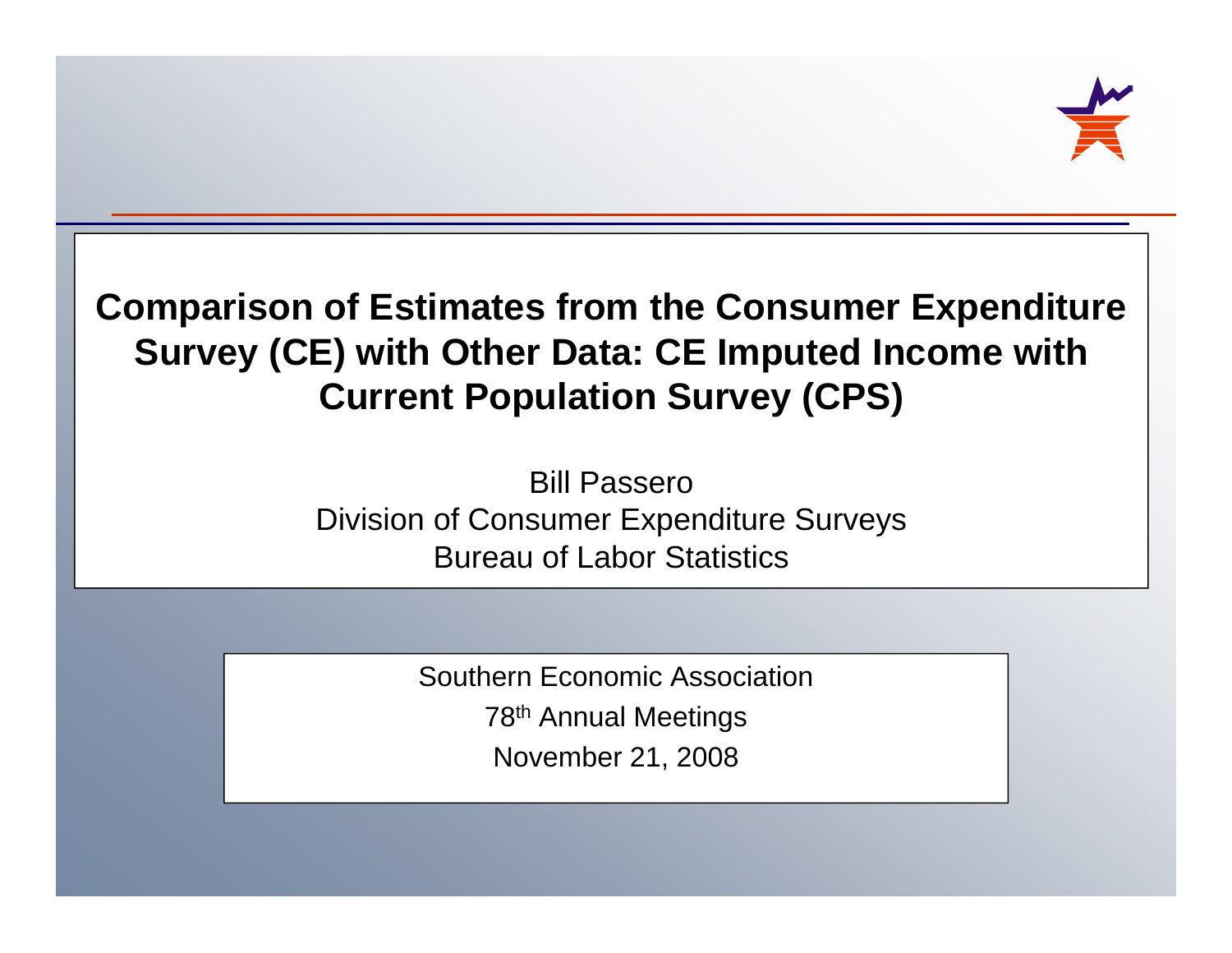# **Outline**



### CE – CPS Income Comparison

- Imputation in the CE
- Methodological Differences between CE and CPS
	- Population Coverage
	- Timing of Data Collection
	- Coverage of Questions
	- Design of Questions
- Concordance of Income Items
- Selection of CE Estimators
- Analysis by Source of Income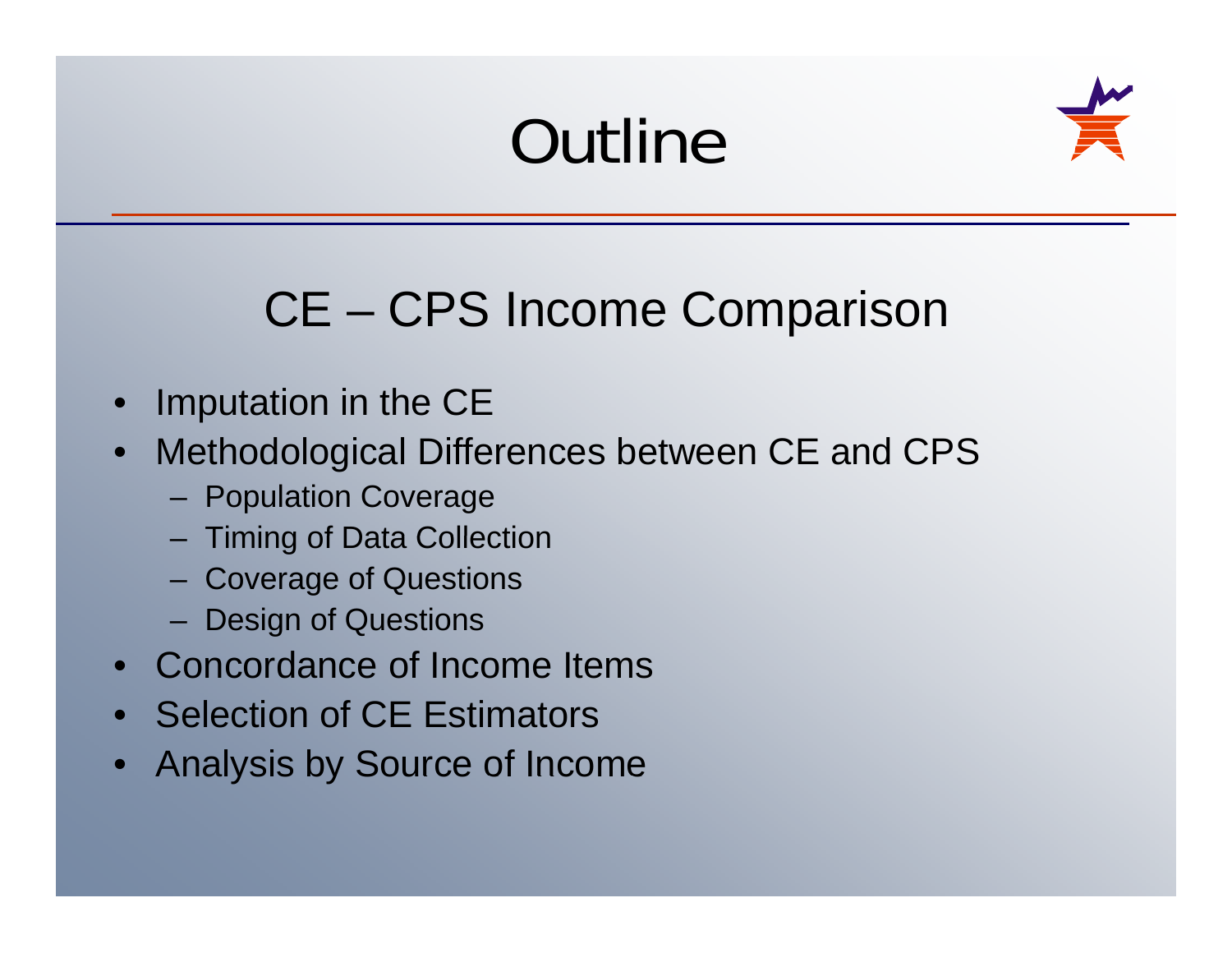

# Imputation in the CE

No imputation for income nonresponse through 2003 and sample consumer units (CU's) identified as "complete" or "incomplete" income reporters in data releases.

- Paulin and Ferraro (1994) examined issues related to selection of imputation method
	- Model-based method or hot deck method
	- $\triangleright$  Imputation at CU level or individual member level
	- $\triangleright$  Imputation for total income or for each component
	- $\triangleright$  Inclusion of expenditures in models for predicting income

Bracketing questions added to income questions in survey instrument in 2001 impact choice of imputation method.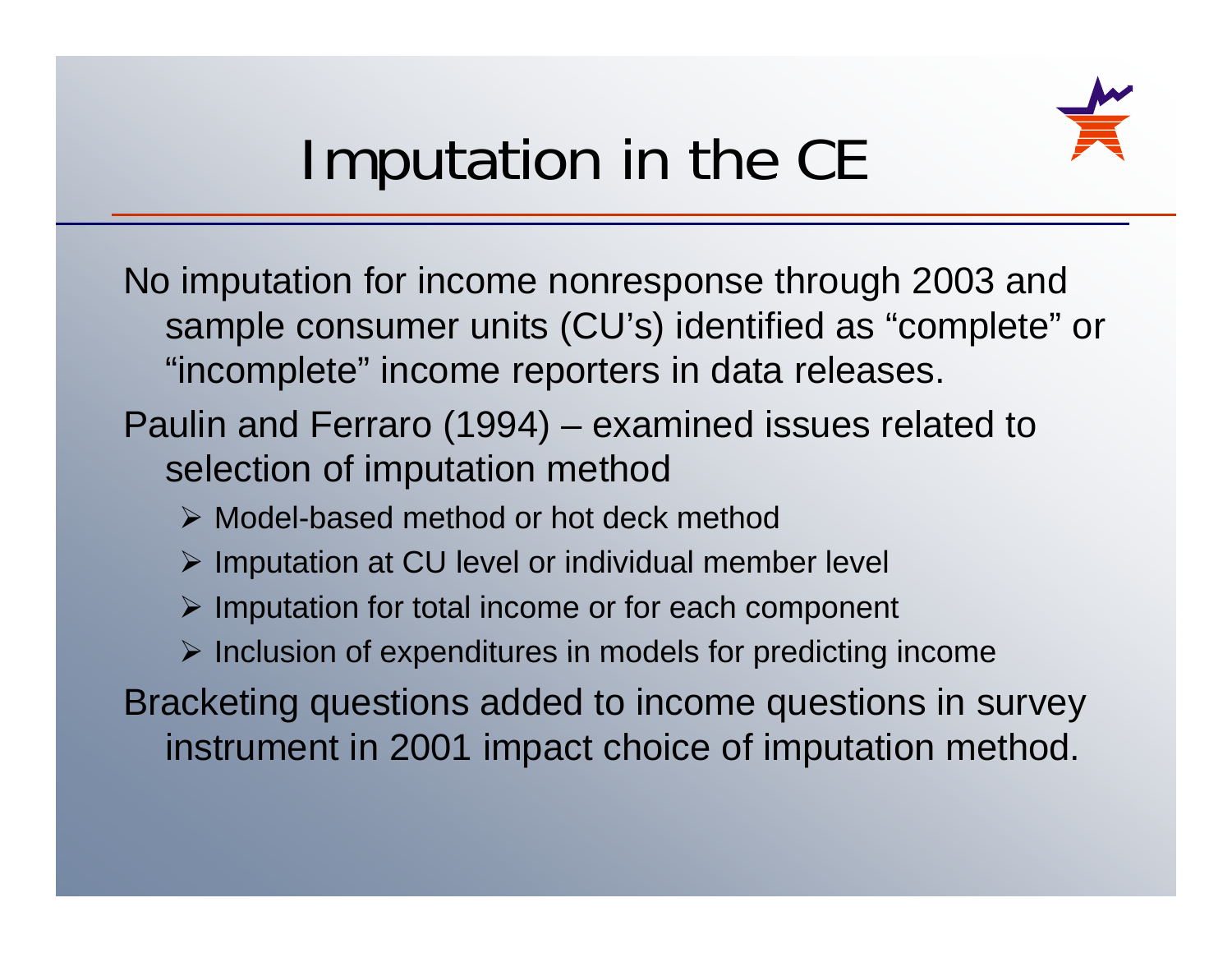

#### Imputation in the CE  $-$  cont.

#### Regression-based method chosen

- $\triangleright$  Produces five imputed values for each missing observation
- Coefficients obtained from regression model
- $\triangleright$  Random noise added to coefficients
- $\triangleright$  Imputed value is estimated
- $\triangleright$  Additional noise added to insure CU's with similar characteristics receive different imputed income estimates
- $\triangleright$  If bracketed value originally reported, imputed values must fall within bracket
- $\triangleright$  Reported specific values are retained as is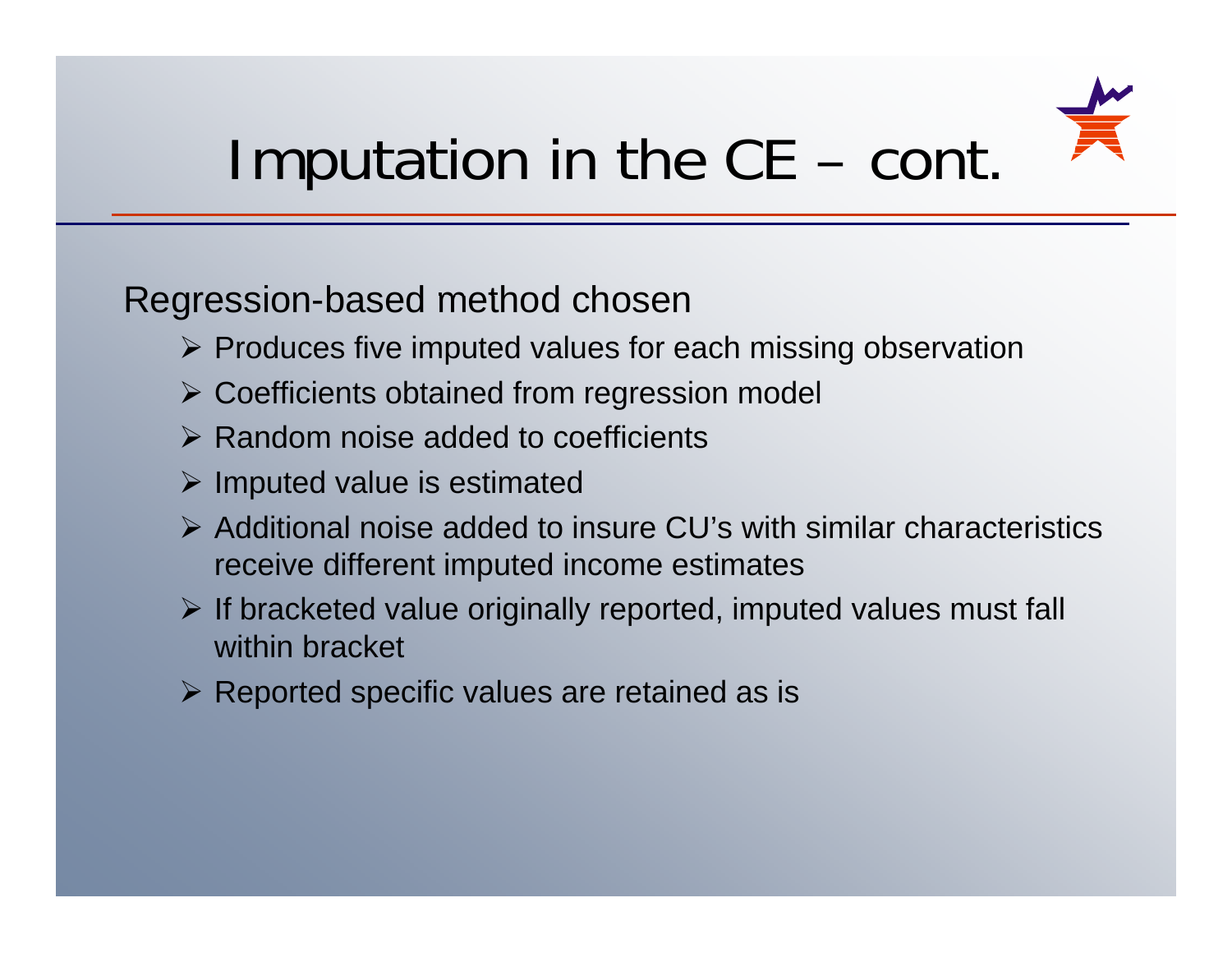

### Methodological Differences - CE and CPS

### Population coverage

- $\triangleright$  CE designed to represent civilian noninstitutional population, plus portion of institutional population, including:
	- **Boarding houses**
	- College dormitories
	- **Permanent living quarters in hotels & motels**
	- Mobile home parks
- $\triangleright$  CE excludes military personnel living on base
- CPS designed to represent civilian noninstitutional population, plus military personnel who live with at least one other civilian adult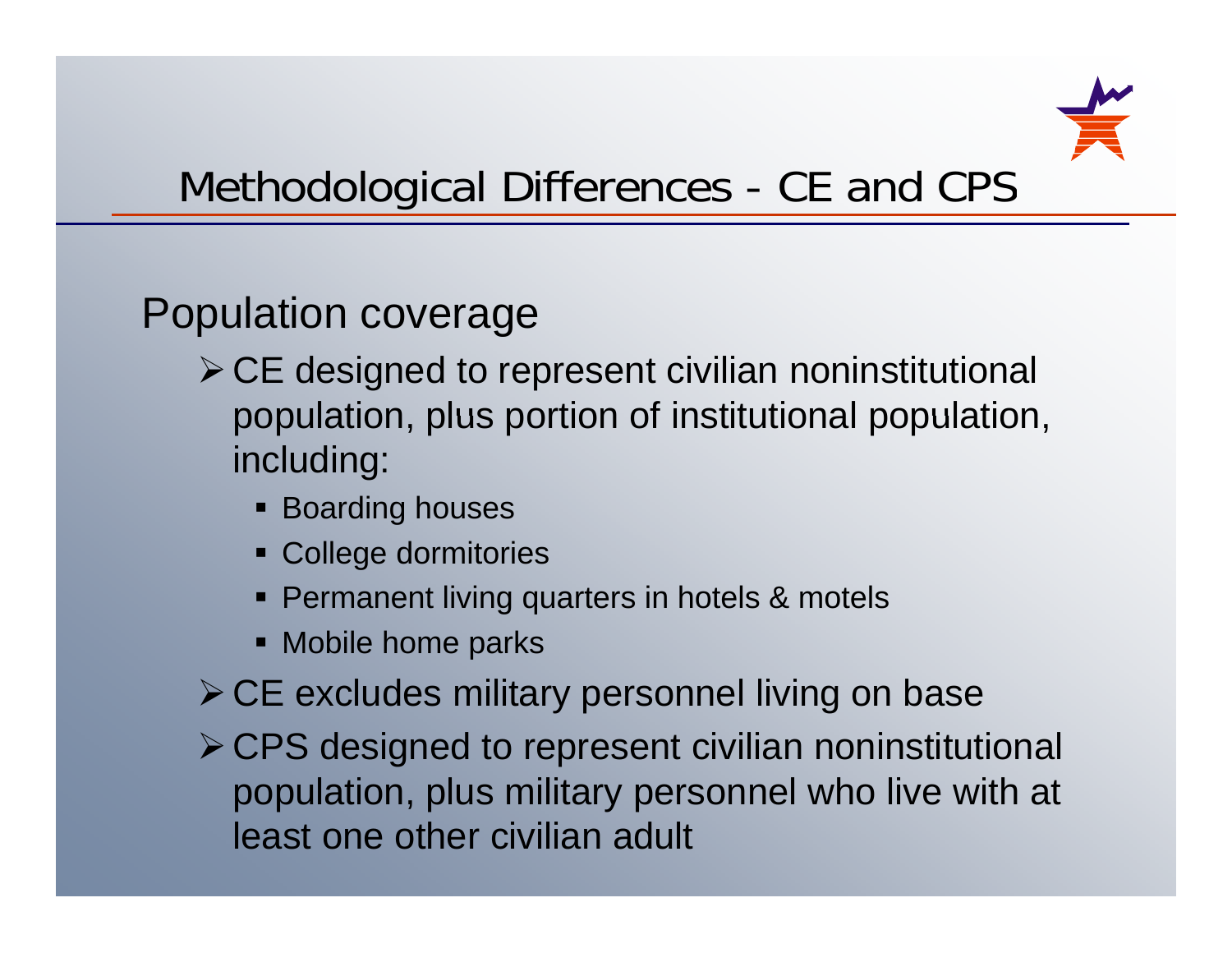

### Methodological Differences - CE and CPS

### Timing of data collection

- $\triangleright$  CE Quarterly Interview Survey
	- **Income collected at 2<sup>nd</sup> and 5<sup>th</sup> interviews** \_\_\_\_\_\_\_\_\_\_\_\_\_\_\_\_\_\_\_
	- Income questions cover 12 months prior to interview month
	- CU's enter (and leave) survey every month due to rotating sample design
	- As an example:
		- o A CU entering survey (1<sup>st</sup> interview) in November 2008 will have 2<sup>nd</sup> interview in February 2009.
		- <sup>o</sup> CU will report income at 2nd interview covering 12-month period from February 1, 2008 through January 31, 2009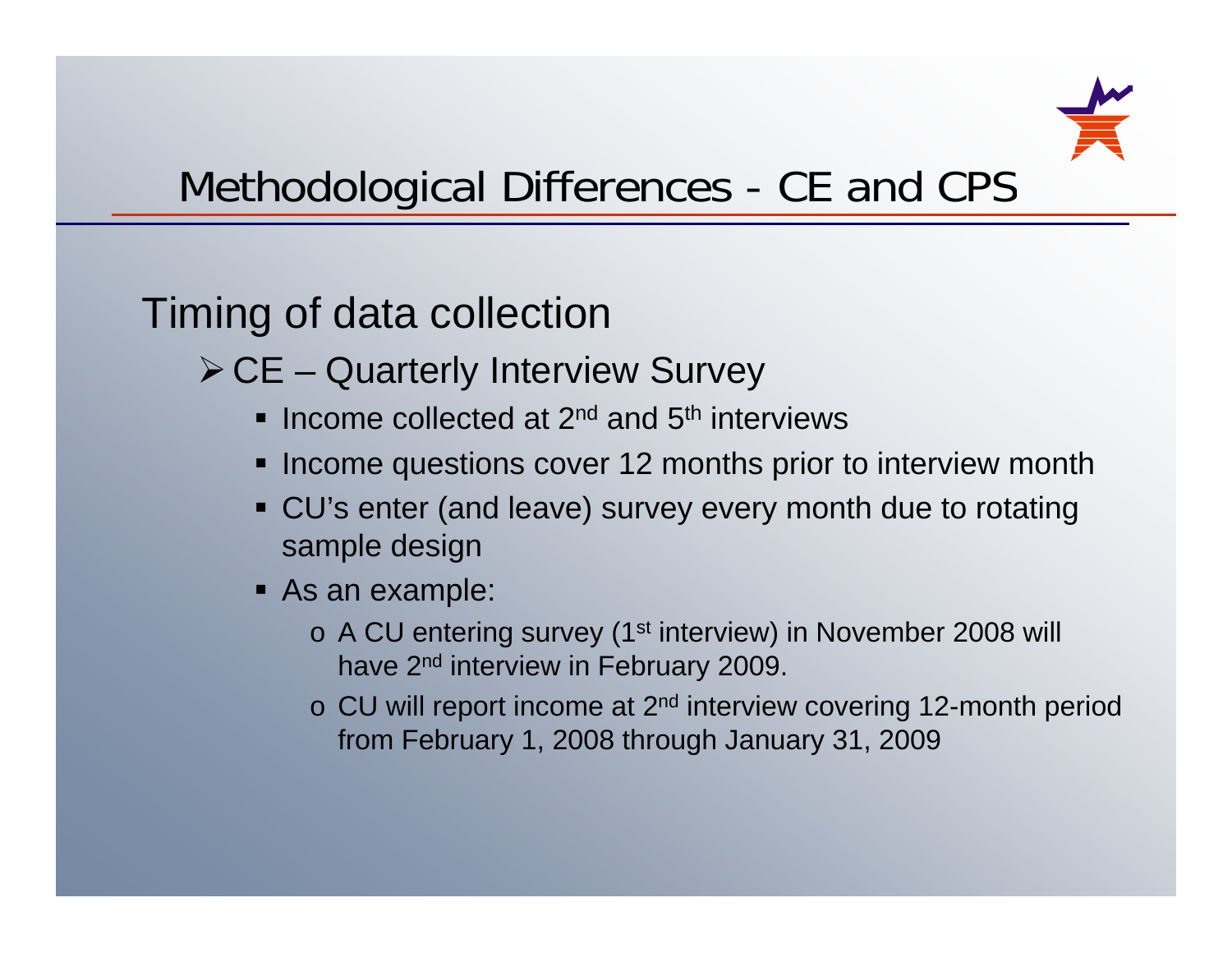### Timing of data collection – cont.

- CPS Annual Social and Economic Supplement
	- **Income collected annually each March (some collected in** February and April)
	- $\textcolor{red}{\blacksquare}$  Income questions cover prior calendar year
	- As an example, a household completing ASEC in March 2008 reports income for calendar year 2007.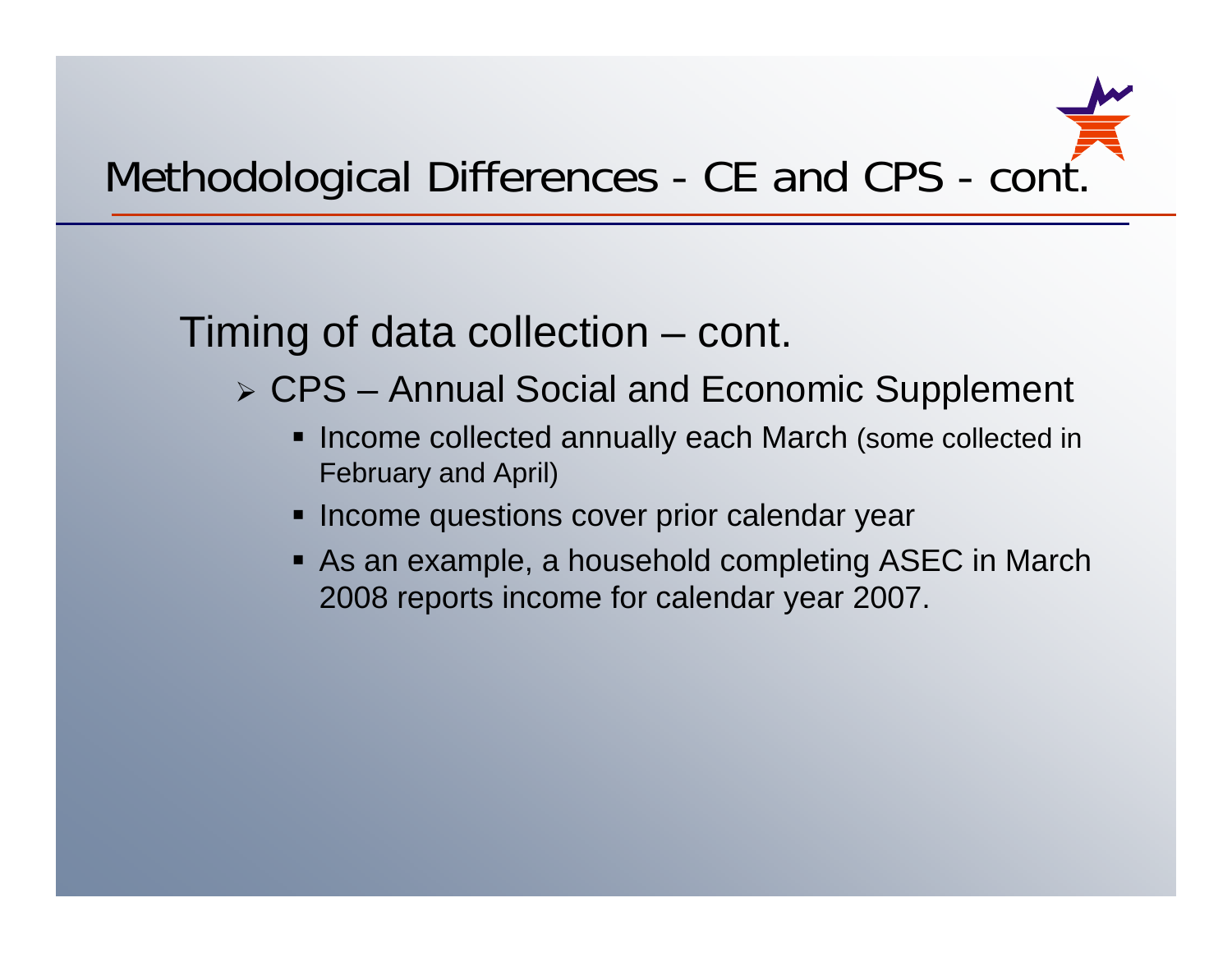

### Covera ge of Questions

 $\triangleright$  CE – Quarterly Interview Survey

- Respondent instructed to report amount received from earned income, Social Security/Railroad Retirement, and Supplemental Security Income for each member of the CU 14 and over
- $\textcolor{red}{\bullet}$  For all remaining sources of income, respondent reports amount received by the CU as a whole
- Respondent is asked to about the amount received over the last 12 months for each source of income with one exception
- For Social Security/Railroad Retirement, respondent reports the amount of the last payment received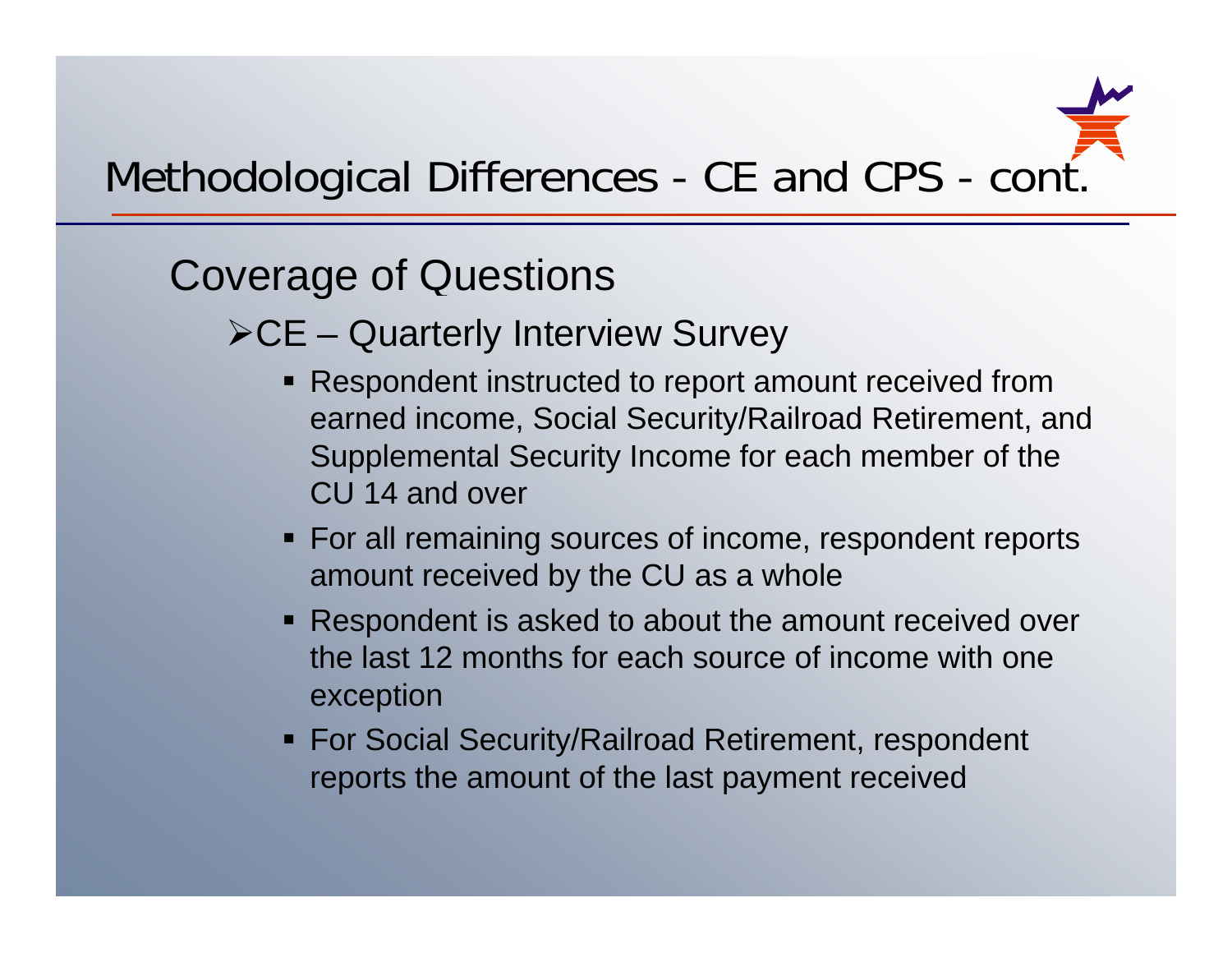#### Covera ge of Questions – cont.

- $\triangleright$  CE Quarterly Interview Survey cont.
	- **If respondent cannot report amount of income received,** respondent is asked to select an income bracket

### CPS – Annual Social and Economic Supplement

- Respondent instructed to report income for all income sources for each household member 15 and over
- For income received on regular basis, such as wages and salaries, respondent first asked the time period over which income amount can be most easily recalled, followed by amount received over that period
- For other income, respondent first reports an amount received over past year, then time period covered by that amount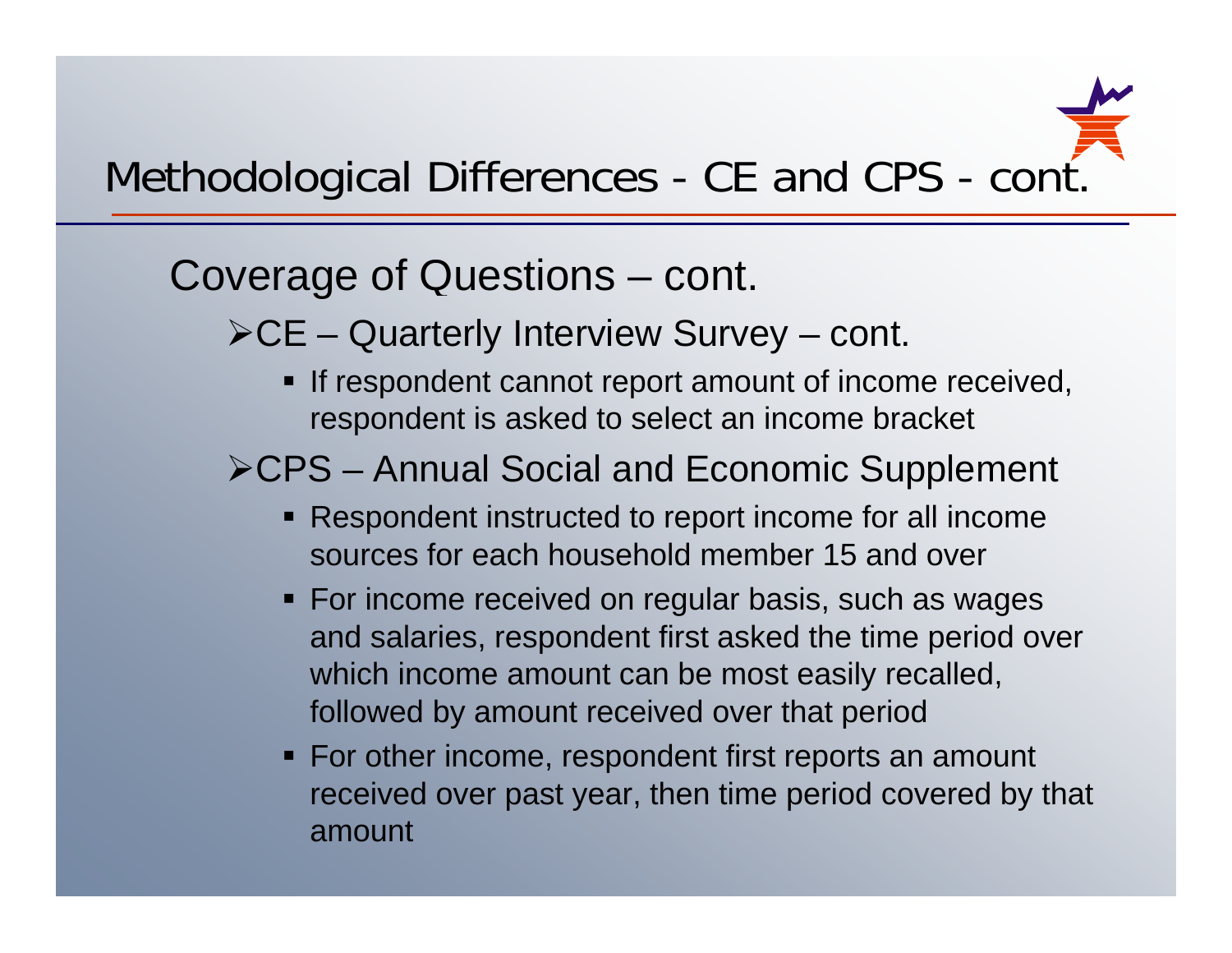

#### Design of Questions

- $\triangleright$  Wages and salaries
	- CE asks for amount received for all jobs together
	- CPS asks for amount from longest-held job first, then all other jobs combined
	- CE includes severance pay and military allotments, while CPS collects as part of miscellaneous income at end of instrument
- Nonfarm and farm business income (or loss)
	- CE asks for nonfarm business and farm income separately
	- CPS combines nonfarm and farm business income in one question, but distinguishes longest-held from all other
- Social Security and Railroad Retirement
	- CE collects payments in one question, and includes survivor and disability benefits as well as retirement benefits
	- CPS collects Social Security payments received by household member directly or for child under 19 in household in one question
	- CPS collects Railroad Retirement as portion of three questions on retirement income, survivor benefits, and health/disability benefits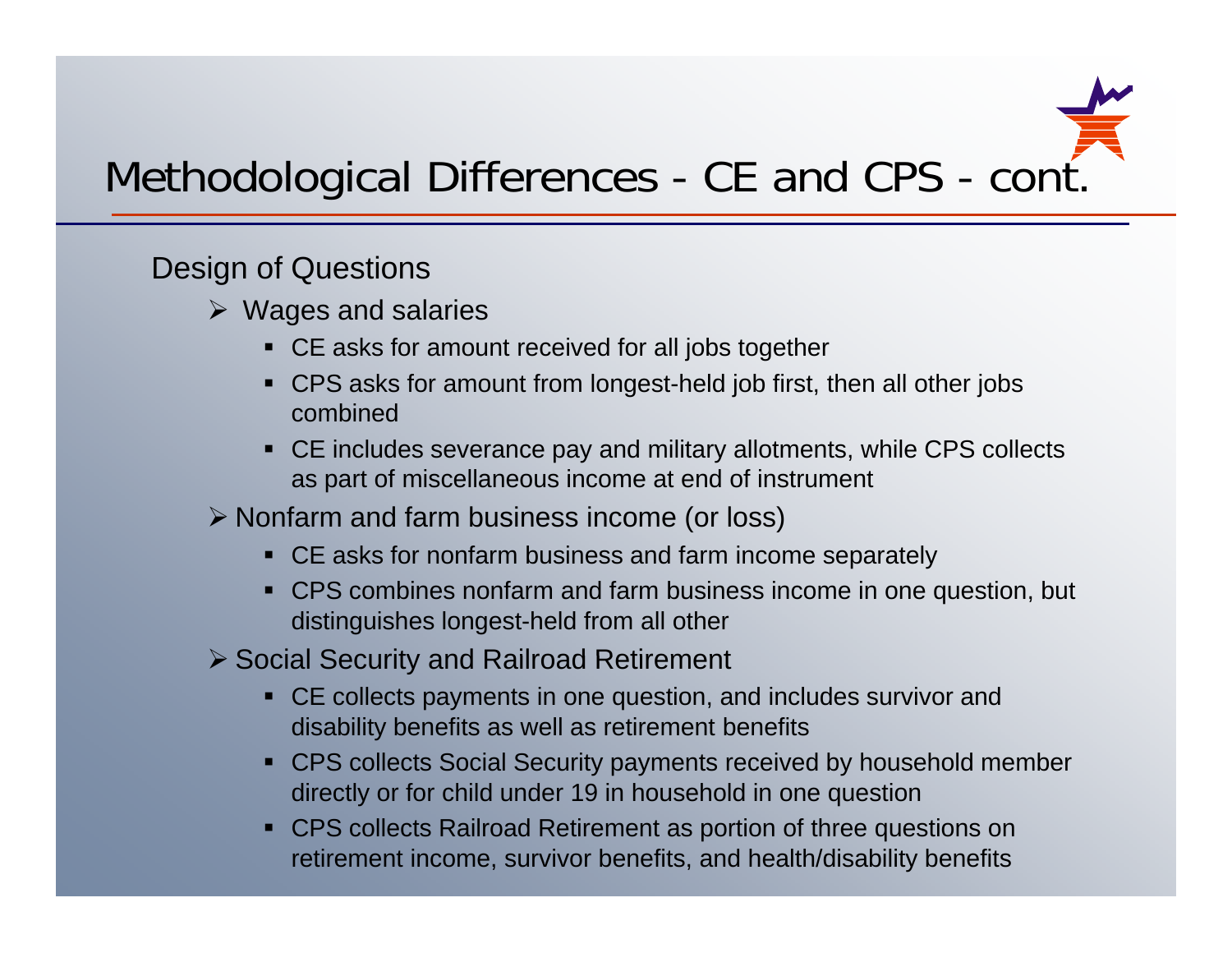

- $\triangleright$  Interest CE and CPS questions are similar, however CPS probes for more sources of interest income
- $\triangleright$  Dividends, royalties, estates and trusts
	- CE asks for amount received from these sources in one question
	- CPS asks for dividends from stocks and mutual funds separately
	- CPS asks for trust and estate income in two places one as a source for survivor benefits, the other as a class of property income
	- CPS asks for net royalty income as a class of property income
- $\triangleright$  Pension and annuity income
	- CE asks for amount received, whether due to retirement, disability, or as a survivor benefit in one question
	- As with Railroad Retirement, CPS asks for such income as part of three questions on retirement income, survivor benefits, and health/disability benefits
	- CPS asks for foreign government pension income as a source of miscellaneous income in final income question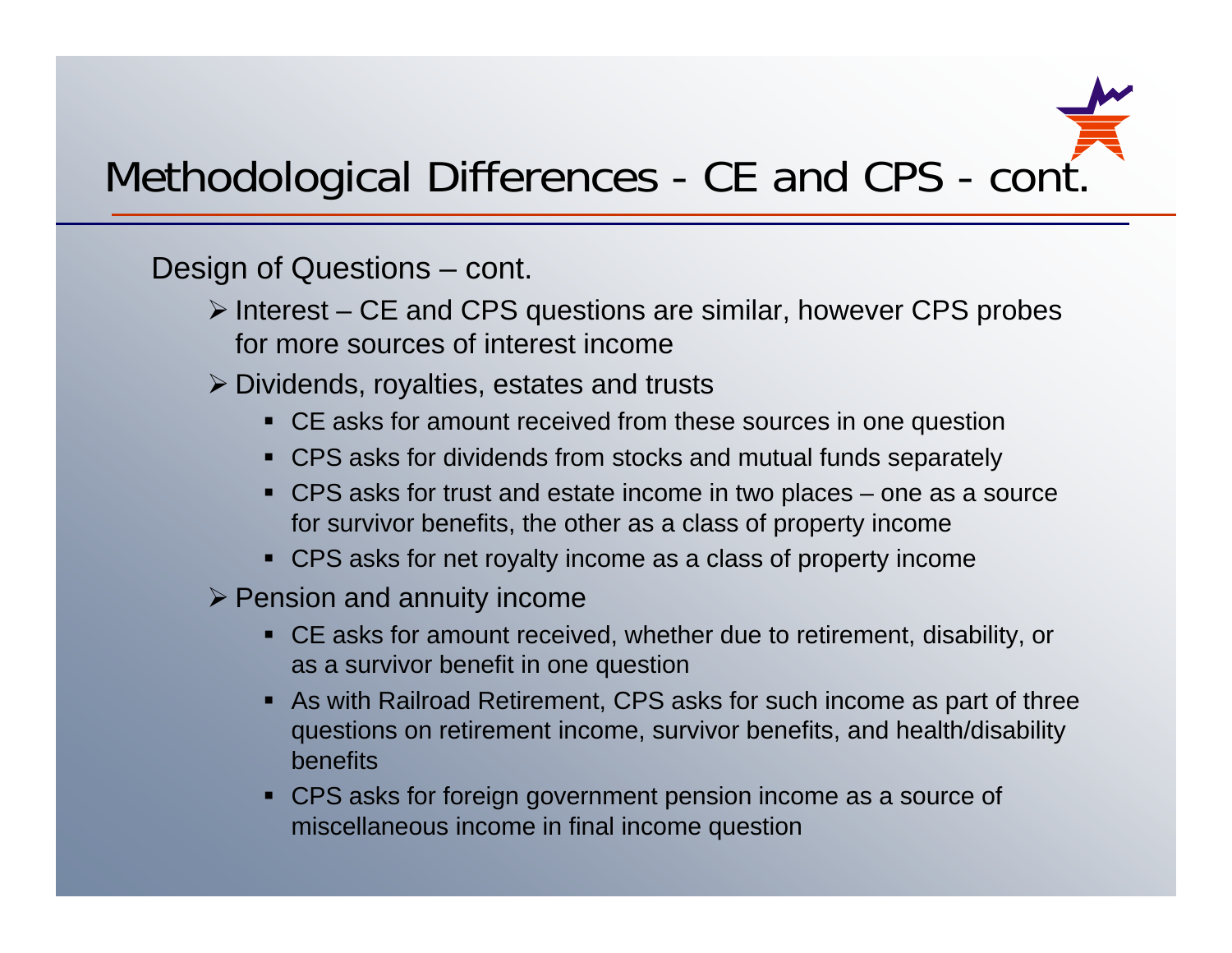

Design of Questions – cont.

- $\triangleright$  Unemployment compensation
	- CE asks for amount of unemployment compensation and supplemental unemployment compensation in one question
	- CPS asks for amount in three questions one for state or federal compensation, one for supplemental compensation, and one for union unemployment or strike benefits

Worker's compensation and Veteran's benefits

- CE asks respondents to combine income from these sources, excluding retirement benefits from the latter
- CPS asks for worker's compensation separately, and in association with survivor benefits and health/disability income
- CPS asks for veteran's benefits in its own question
- $\triangleright$  Public assistance
	- CE asks for amount received as public assistance or welfare in one question, though examples of sources have changed
		- <sup>o</sup> 2002 AFDC, grants from Job Corps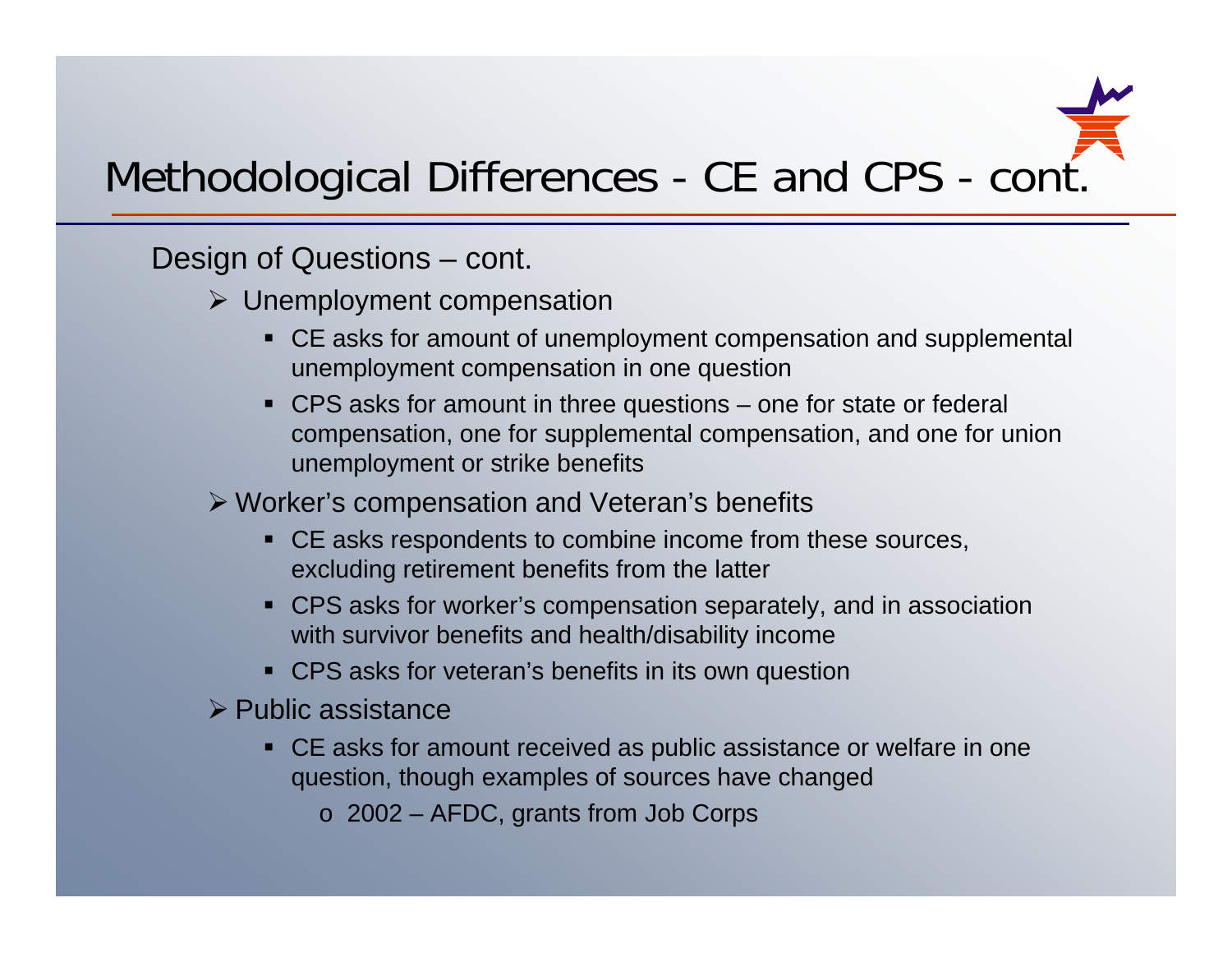

- $\triangleright$  Public assistance cont.
	- CE asks for amount received as public assistance or welfare in one question, though examples of sources have changed – cont.
		- o Post-2002 cash assistance from state/local program, such as TANF, or short term emergency help
	- CPS asks for cash assistance received from state/local program with name of representative state program as example
	- CPS also lists welfare, emergency assistance, and other short-term cash assistance among types of income included in miscellaneous income
- $\triangleright$  Rental income
	- CE asks for rental income in two questions one for income or loss from roomers or boarders, one for income or loss from other rental units
	- As part of property income question, CPS also asks for net income from rental property and receipts from roomers or boarders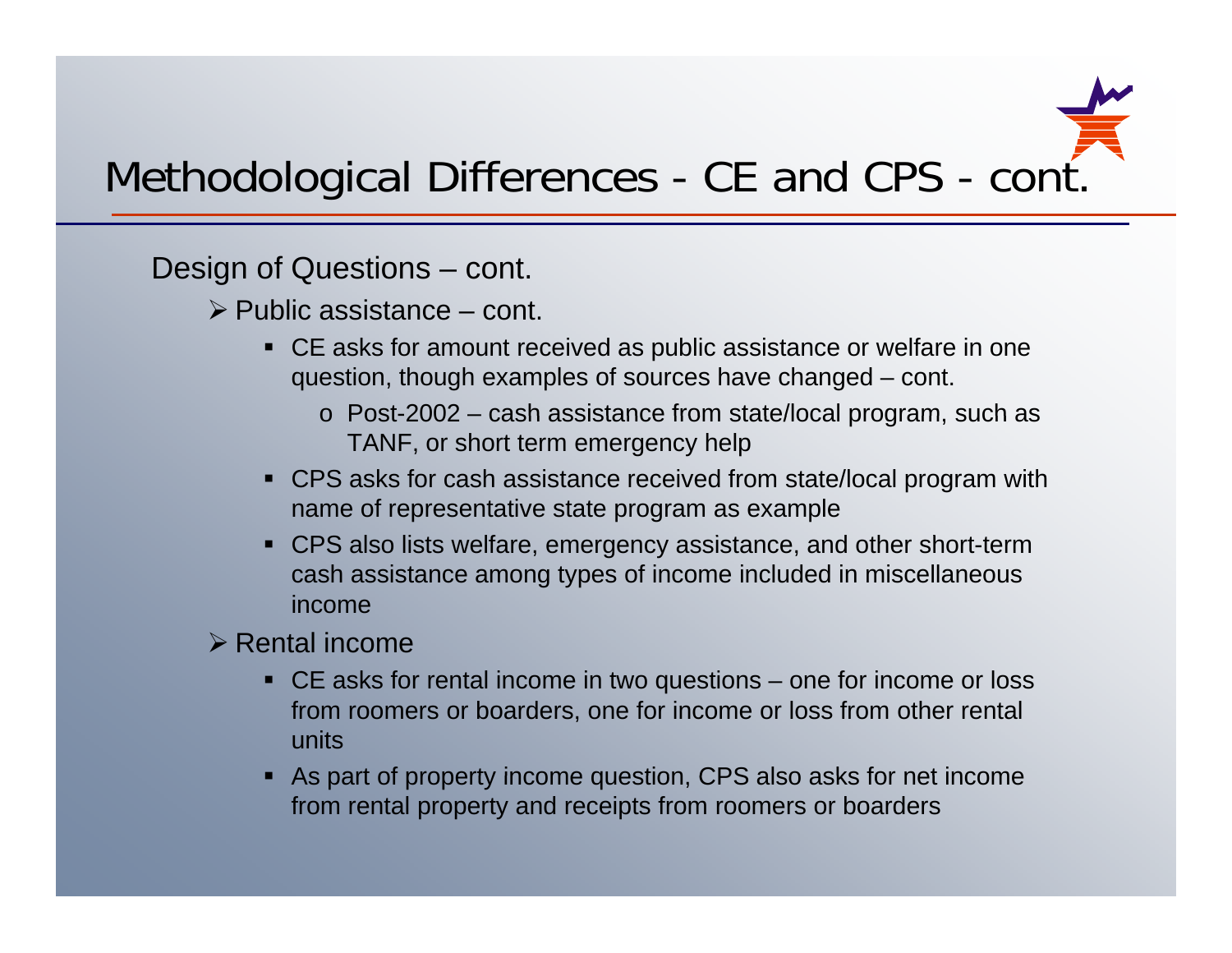

- **Examble 7 Finds** From alimony or other sources, such as persons **Example 2** outside of CU
	- CE asks for amount received from these sources in one question
	- CPS asks for amount in two questions one from alimony payments, one for regular financial assistance from friends or relatives not in household
- Supplemental Security Income and child support payment (not lump sum) – CE and CPS questions are simila r
- All other income (Miscellaneous income)
	- CE asks global other income question, with potential sources as cash scholarships and fellowships, stipends not based on working, and care of foster children
	- All other income from a source not specified in previous questions is to be included in this global question
	- CPS asks for amounts for educational assistance which includes scholarships and grants; some of the assistance reported here, such as from non-household members may be reported elsewhere in CE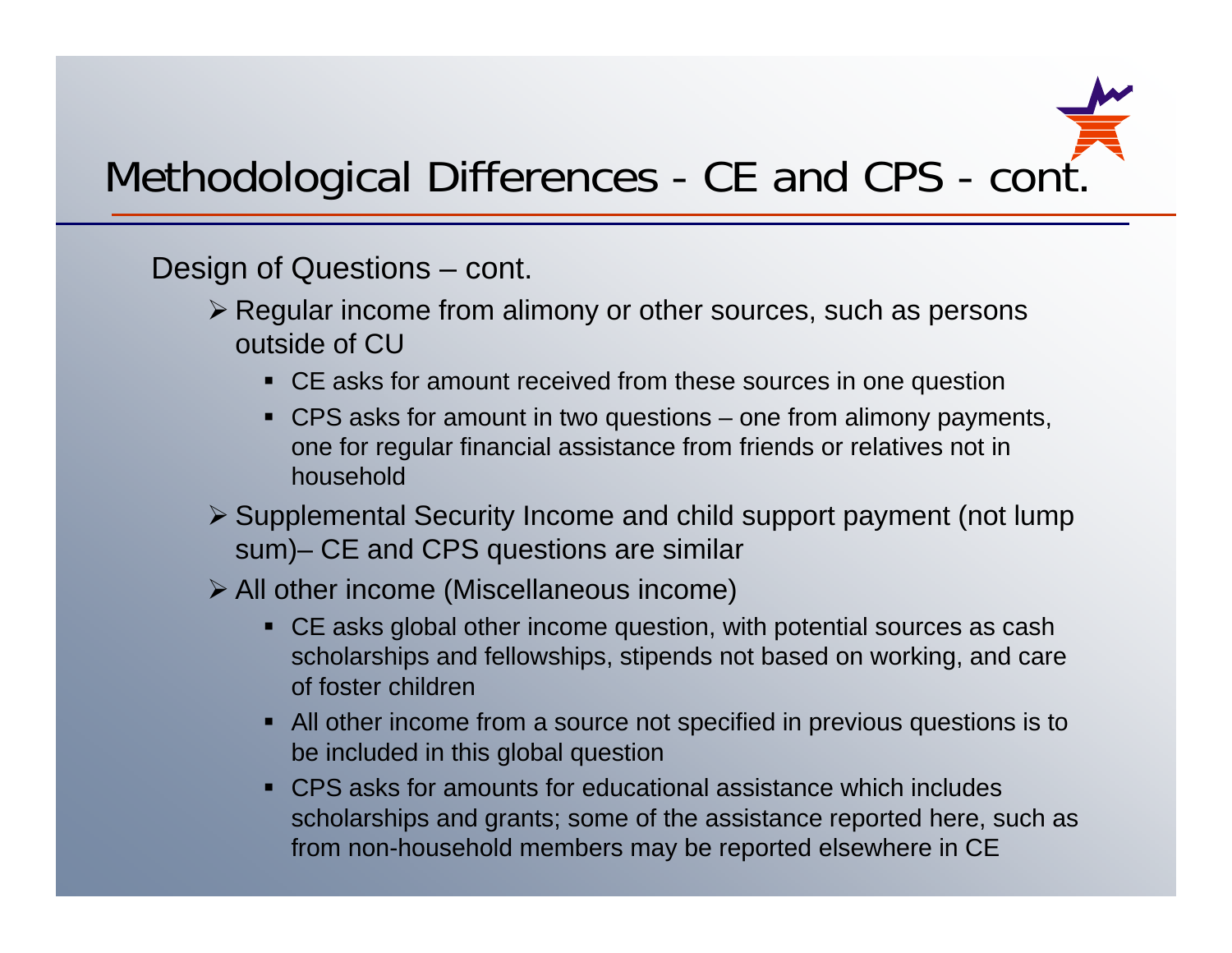

- $\triangleright$  All other income (Miscellaneous income) cont.
	- CPS asks for amount of foster child care payments and any other income not already covered in previous questions in the miscellaneous income question at end of instrument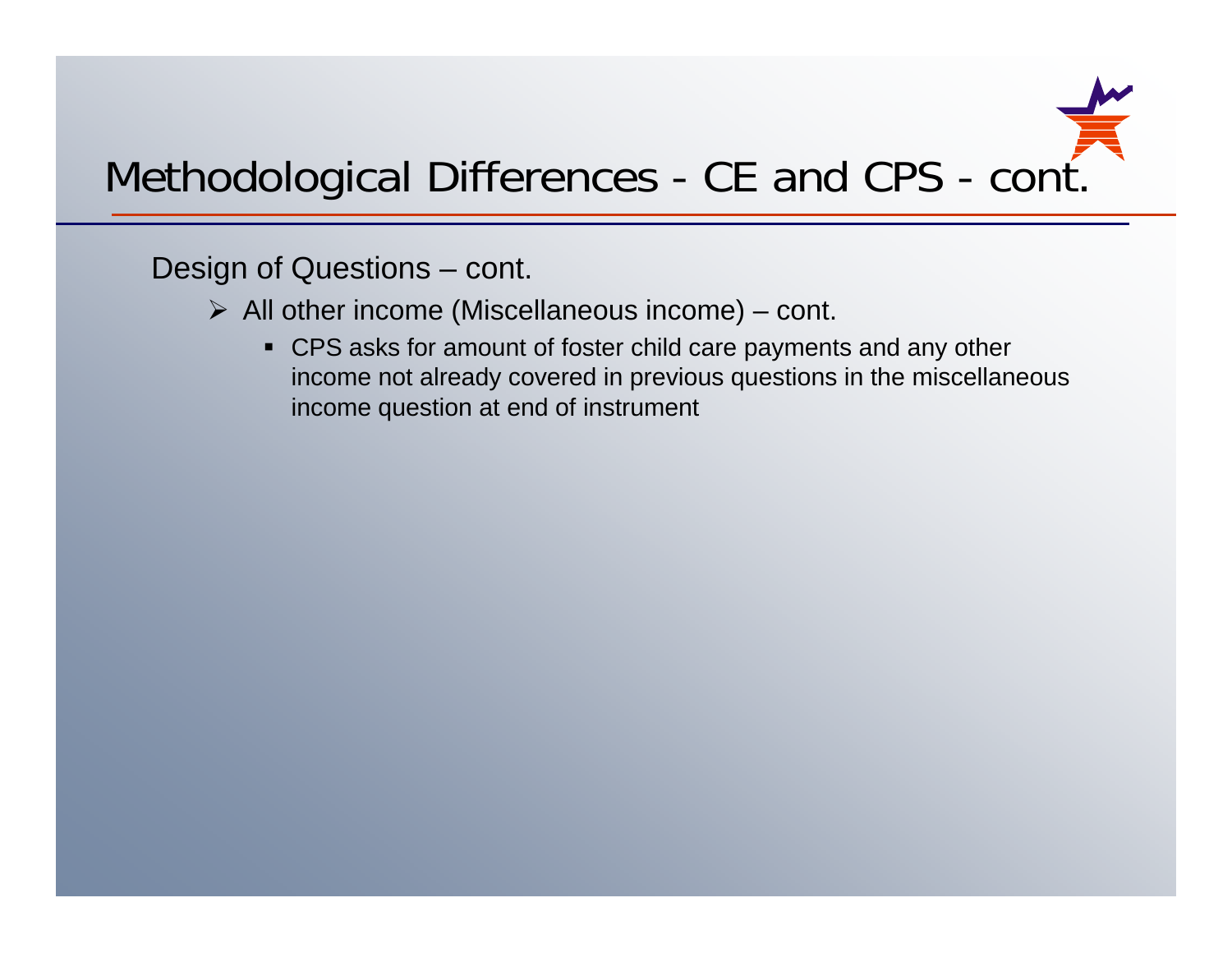

# Concordance of Income Items

#### Money Income Before Taxes

- Total aggregate income
	- Wage and salary income
	- Nonfarm self-employment income
	- Farm self-employment income
	- Social Security and Railroad Retirement income
	- Pensions and annuities
	- Interest
	- п Dividends, rents, royalties, estates and trusts
	- Child support
	- Supplemental Security Income
	- n Unemployment compensation
	- Workers' compensation and veterans' benefits
	- Public assistance
	- All other income, including accident & temporary insurance, educational assistance, alimony, financial assistance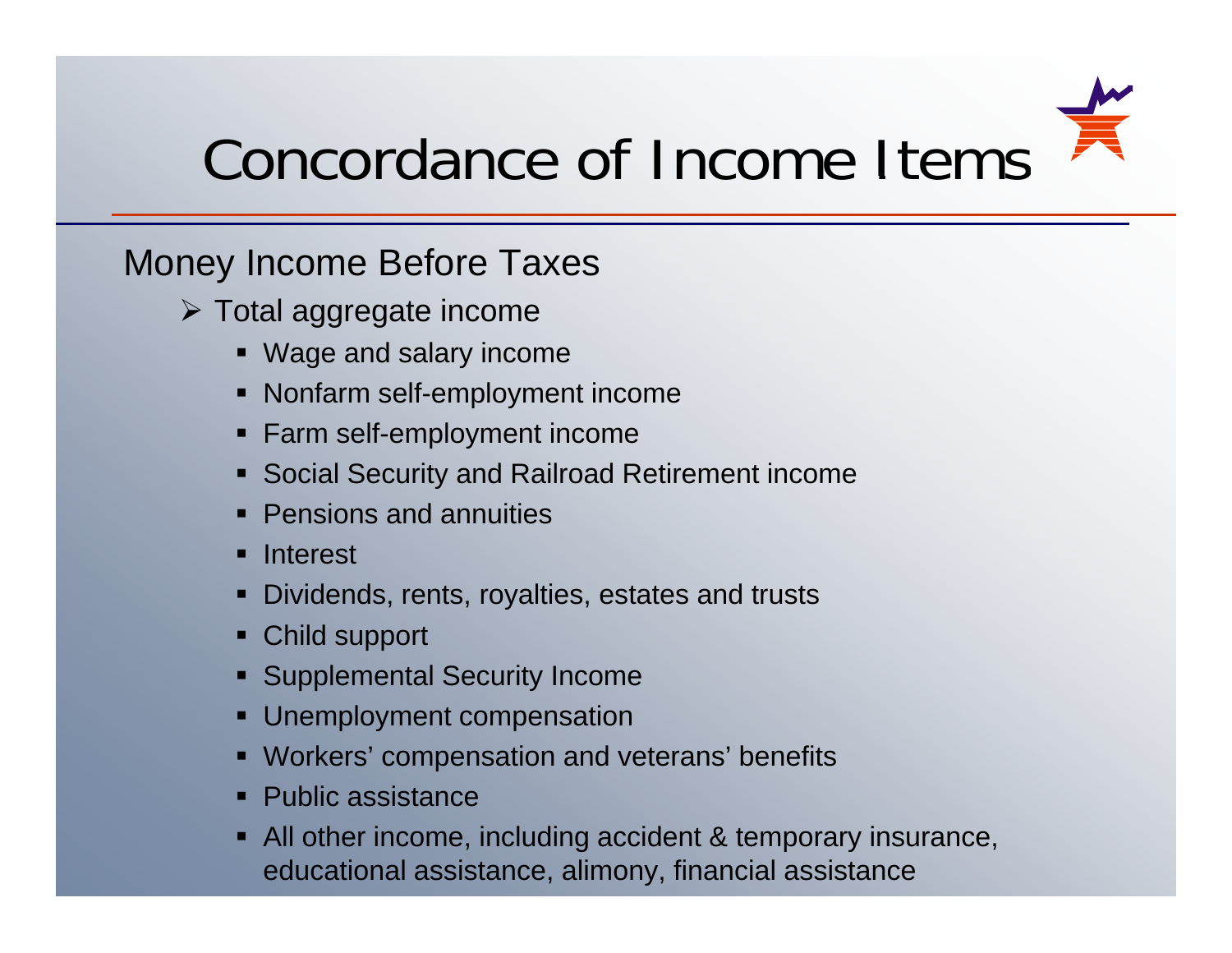

# Selection of CE Estimators

#### CE – Ref Yr.

Estimates are based on income mapped to the reference year in the monthly income tabulation files (ITAB) used for CE publications. Thus, for 2004, estimates are based on income mapped to 2004 in the ITAB files.

#### $CF - Jan$  Ref  $Yr +1$

Estimates are based on income reported in interviews 2 and 5 in January of the year following the reference year. Thus, for 2004, estimates are based on income reported in 2<sup>nd</sup> and 5<sup>th</sup> interviews conducted in January 2005.

CE –– Oct Ref Yr. - Apr Ref Yr. +1

> Estimates are based on income reported in interviews 2 and 5 between October of the reference year and April of the year following the reference year. Thus, for 2004, estimates are based on income reported in 2<sup>nd</sup> and 5<sup>th</sup> interviews conducted between October 2004 and April 2005.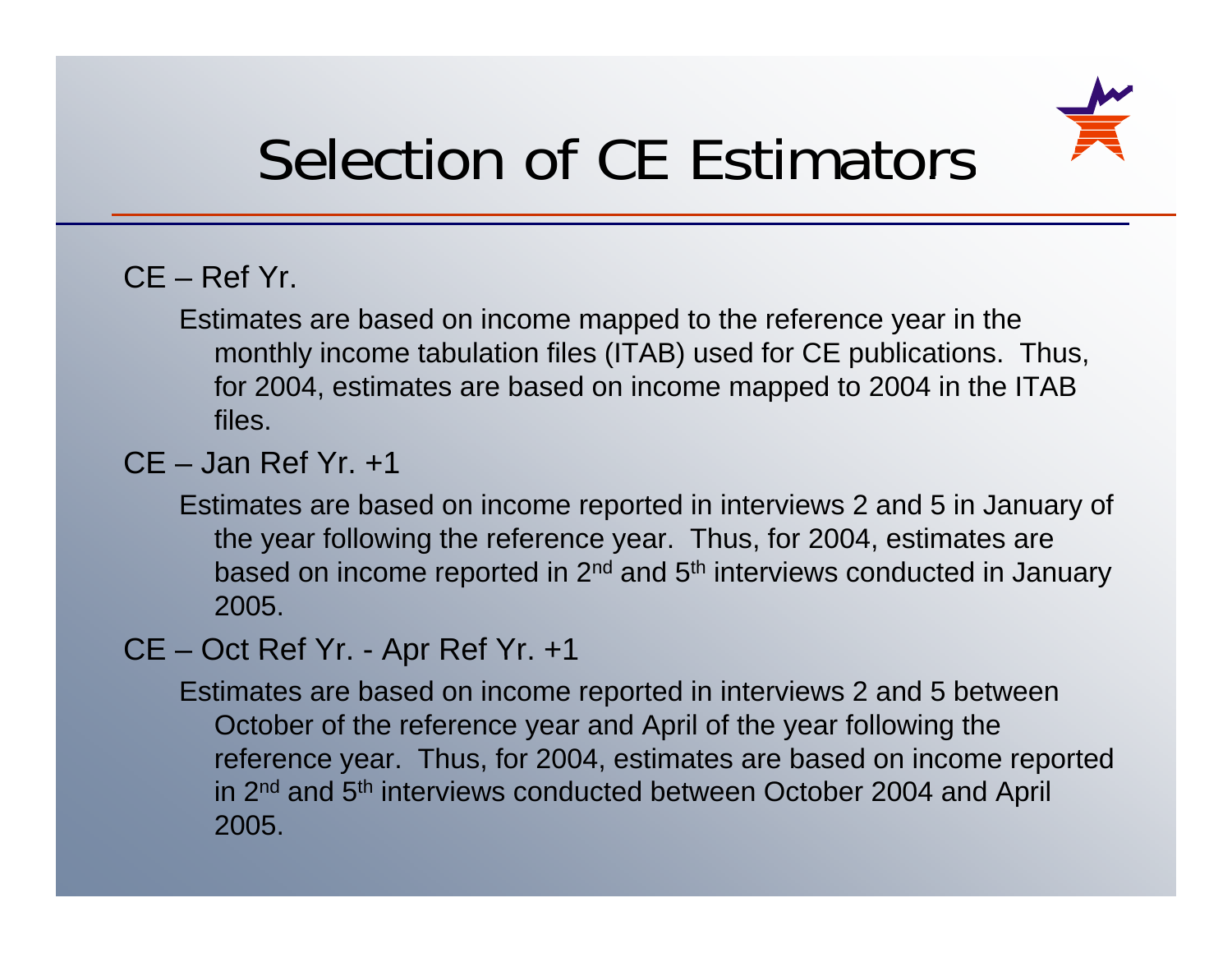

# Analysis by Source of Income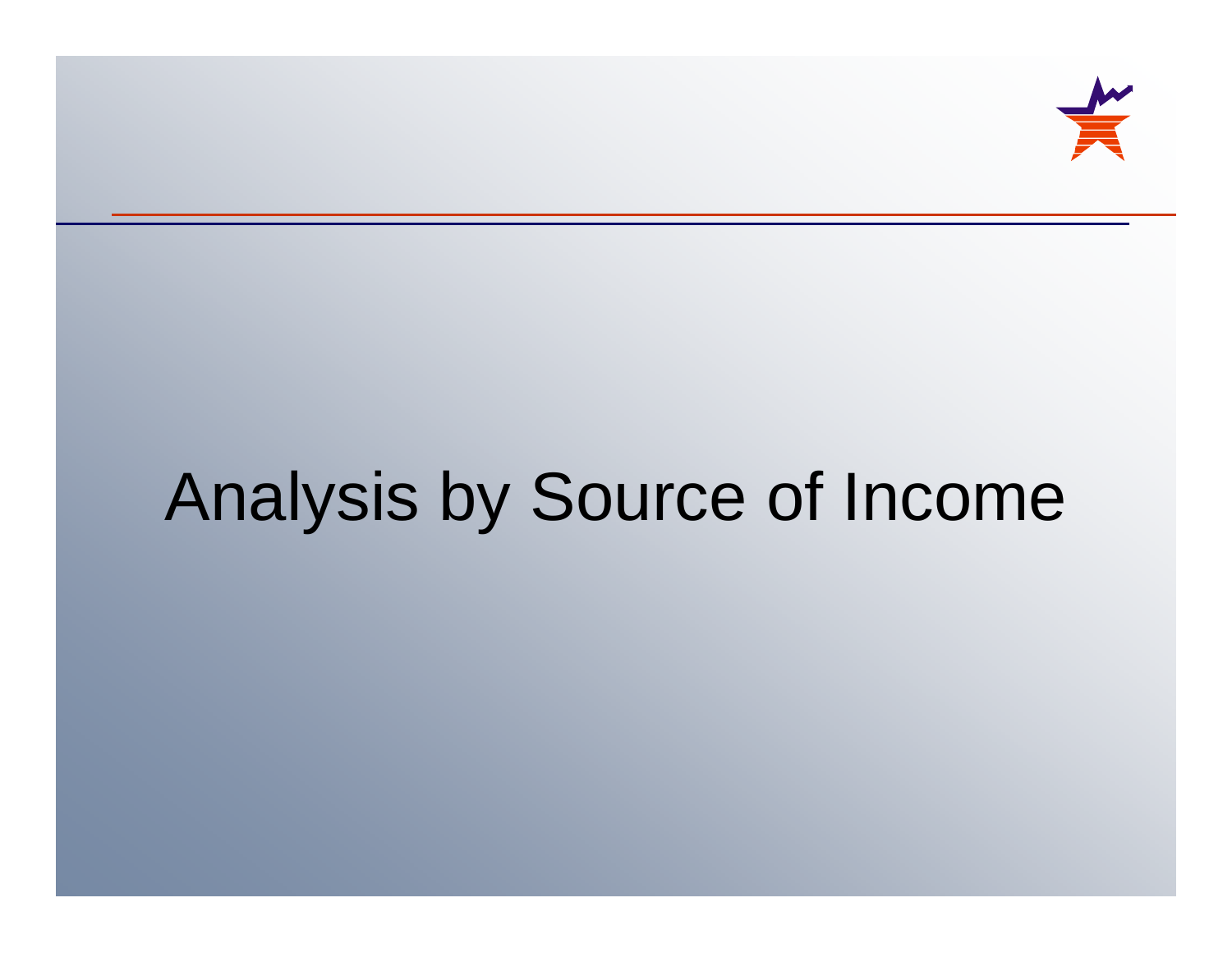# Total income



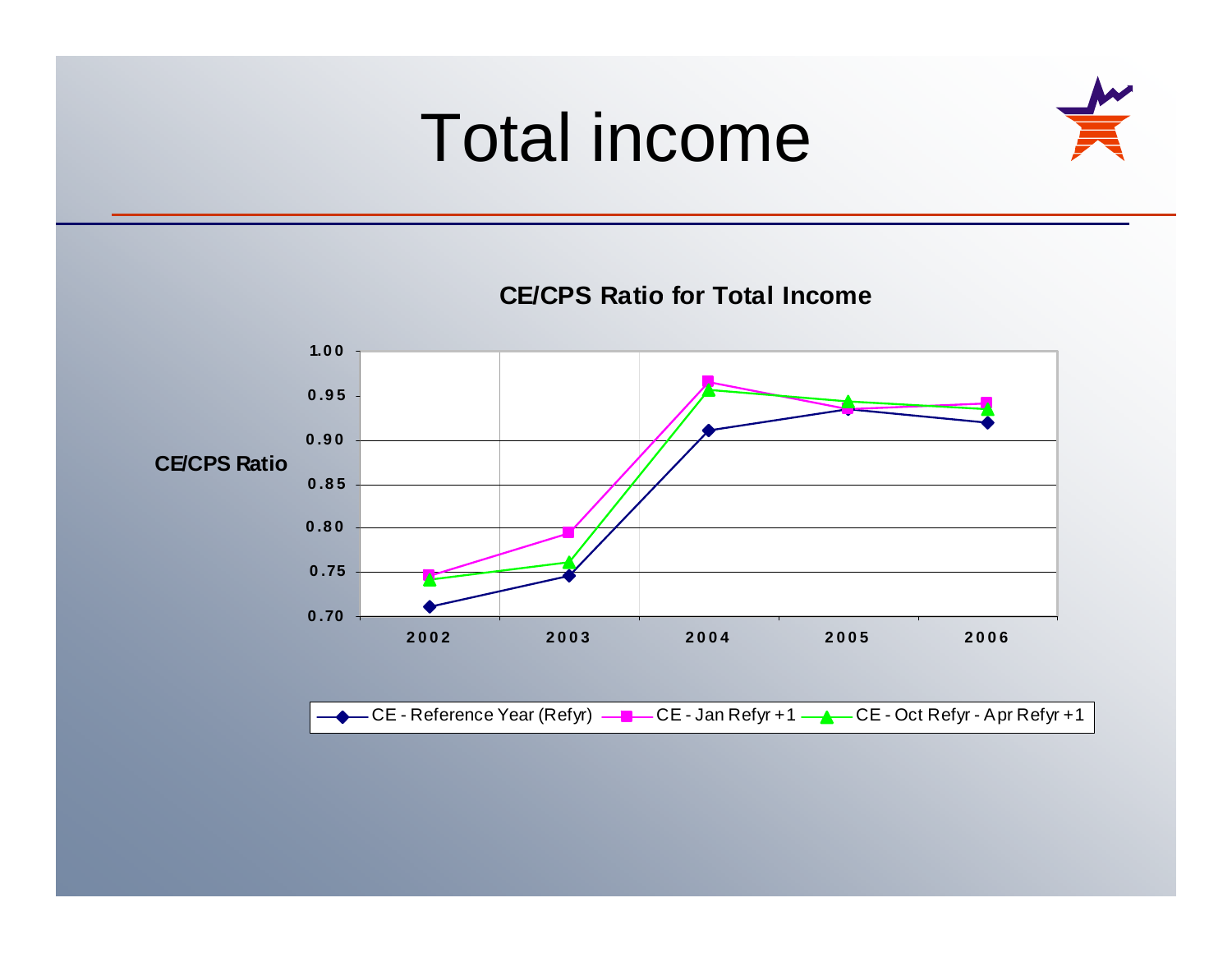# Total income



|                          |                  |        | CE      |
|--------------------------|------------------|--------|---------|
|                          | Aggregate        | CE/CPS | percent |
|                          | (billions of \$) | ratio  | imputed |
| 2006                     |                  |        |         |
| <b>CPS</b>               | 7,800.6          |        |         |
| CE - Reference Year 2006 | 7,170.8          | 91.9   | 39.3    |
| CE - Jan 2007            | 7,332.3          | 94.0   | 39.5    |
| CE - Oct 2006 - Apr 2007 | 7,286.8          | 93.4   | 38.3    |
|                          |                  |        |         |
| 2005                     |                  |        |         |
| <b>CPS</b>               | 7,352.4          |        |         |
| CE - Reference Year 2005 | 6,872.5          | 93.5   | 37.1    |
| <b>CE - Jan 2006</b>     | 6,872.1          | 93.5   | 37.0    |
| CE - Oct 2005 - Apr 2006 | 6,940.3          | 94.4   | 36.5    |
| 2004                     |                  |        |         |
| <b>CPS</b>               | 6,939.6          |        |         |
| CE - Reference Year 2004 | 6,322.2          | 91.1   | 37.6    |
| CE - Jan 2005            | 6,689.9          | 96.4   | 35.5    |
| CE - Oct 2004 - Apr 2005 | 6,636.6          | 95.6   | 35.6    |
|                          |                  |        |         |
| 2003                     |                  |        |         |
| <b>CPS</b>               | 6,707.2          |        |         |
| CE - Reference Year 2003 | 5,007.9          | 74.7   |         |
| CE - Jan 2004            | 5,328.2          | 79.4   |         |
| CE - Oct 2003 - Apr 2004 | 5,109.5          | 76.2   |         |
|                          |                  |        |         |
| 2002                     |                  |        |         |
| <b>CPS</b>               | 6,515.7          |        |         |
| CE - Reference Year 2002 | 4,629.0          | 71.0   |         |
| CE - Jan 2003            | 4,858.1          | 74.6   |         |
| CE - Oct 2002 - Apr 2003 | 4,838.7          | 74.3   |         |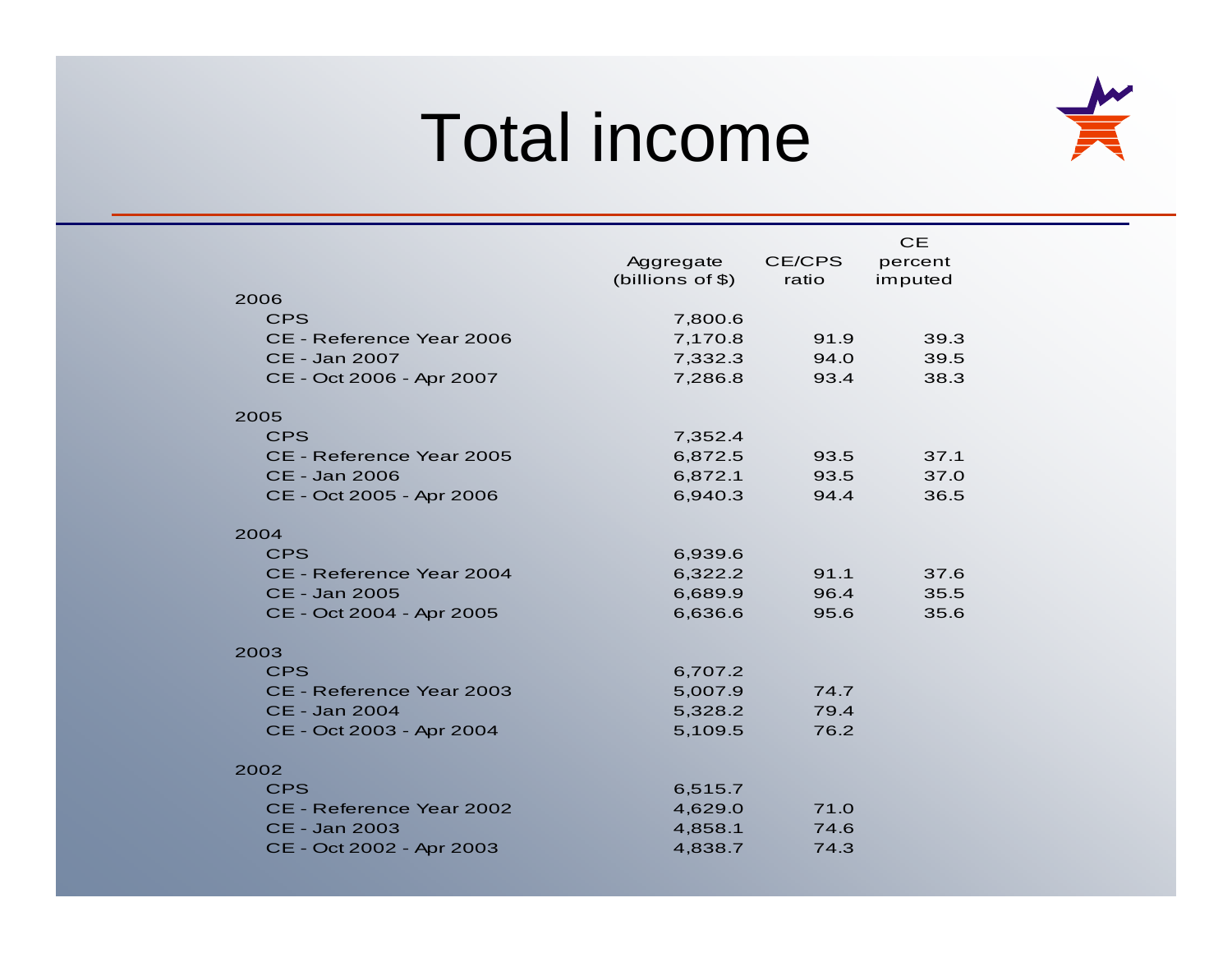## Percentage Distribution of CE Income by Source, 2006, Oct Refyr - Apr Refyr + 1



 **W ages and salaries Social Securit y & R ailroad R et irement 79.81 Pensions and annuit ies est at es and t rust s A ll ot her income**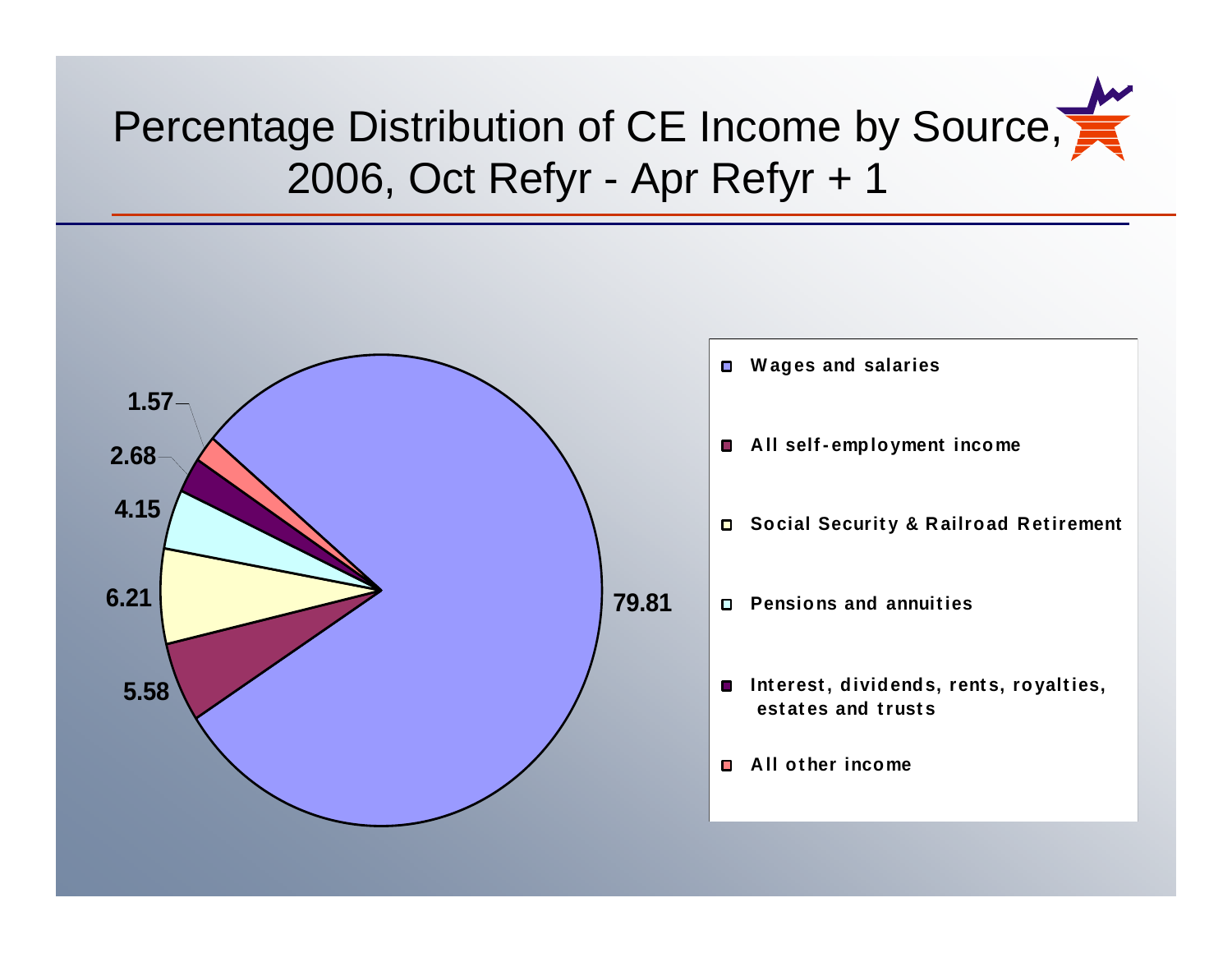

# Wage and salary income

|                          | Aggregate<br>(billions of \$) | CE/CPS<br>ratio | <b>CE</b><br>percent<br>imputed |  |
|--------------------------|-------------------------------|-----------------|---------------------------------|--|
| 2006                     |                               |                 |                                 |  |
| <b>CPS</b>               | 5,967.4                       |                 |                                 |  |
| CE - Reference Year 2006 | 5,718.6                       | 95.8            | 39.7                            |  |
| CE - Jan 2007            | 5,994.1                       | 100.4           | 38.5                            |  |
| CE - Oct 2006 - Apr 2007 | 5,815.2                       | 97.5            | 38.7                            |  |
| 2005                     |                               |                 |                                 |  |
| <b>CPS</b>               | 5,630.6                       |                 |                                 |  |
| CE - Reference Year 2005 | 5,432.6                       | 96.5            | 37.8                            |  |
| CE - Jan 2006            | 5,394.3                       | 95.8            | 37.0                            |  |
| CE - Oct 2005 - Apr 2006 | 5,522.8                       | 98.1            | 36.8                            |  |
| 2004                     |                               |                 |                                 |  |
| <b>CPS</b>               | 5,346.6                       |                 |                                 |  |
| CE - Reference Year 2004 | 5,021.3                       | 93.9            | 38.6                            |  |
| CE - Jan 2005            | 5,119.7                       | 95.8            | 36.5                            |  |
| CE - Oct 2004 - Apr 2005 | 5,206.3                       | 97.4            | 36.0                            |  |
| 2003                     |                               |                 |                                 |  |
| <b>CPS</b>               | 5,157.1                       |                 |                                 |  |
| CE - Reference Year 2003 | 4,042.1                       | 78.4            |                                 |  |
| CE - Jan 2004            | 4,295.7                       | 83.3            |                                 |  |
| CE - Oct 2003 - Apr 2004 | 4,125.7                       | 80.0            |                                 |  |
| 2002                     |                               |                 |                                 |  |
| <b>CPS</b>               | 5,078.4                       |                 |                                 |  |
| CE - Reference Year 2002 | 3,736.3                       | 73.6            |                                 |  |
| CE - Jan 2003            | 3,880.9                       | 76.4            |                                 |  |
| CE - Oct 2002 - Apr 2003 | 3,890.2                       | 76.6            |                                 |  |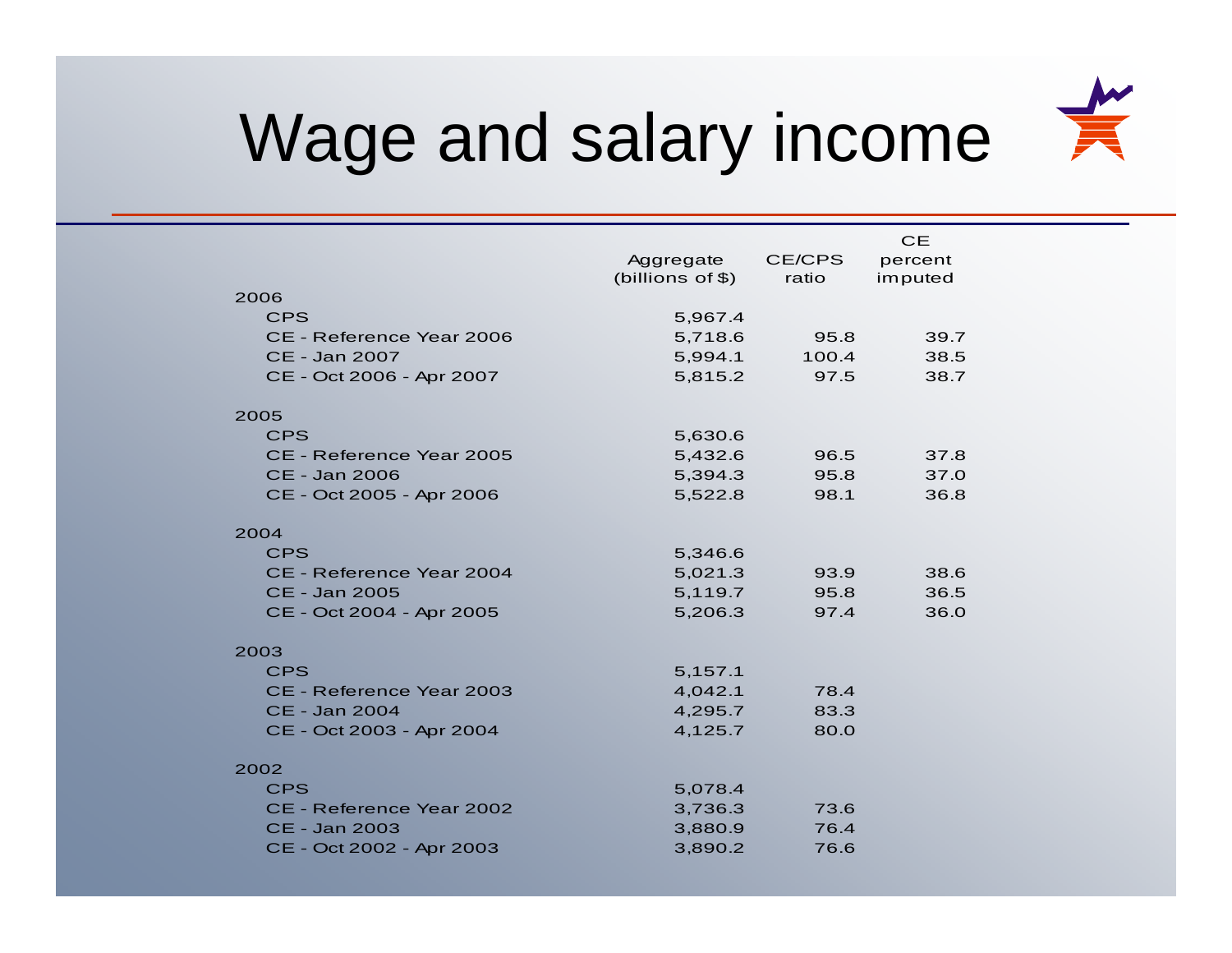

## Nonfarm self-employment income

|                          |                  |       | CE      |
|--------------------------|------------------|-------|---------|
|                          | Aggregate CE/CPS |       | percent |
|                          | (billions of \$) | ratio | imputed |
| 2006                     |                  |       |         |
| <b>CPS</b>               | 407.7            |       |         |
| CE - Reference Year 2006 | 414.0            | 101.5 | 65.0    |
| CE - Jan 2007            | 445.0            | 109.1 | 75.3    |
| CE - Oct 2006 - Apr 2007 | 380.1            | 93.2  | 65.1    |
| 2005                     |                  |       |         |
| <b>CPS</b>               | 366.5            |       |         |
| CE - Reference Year 2005 | 430.1            | 117.4 | 56.4    |
| CE - Jan 2006            | 558.5            | 152.4 | 58.9    |
| CE - Oct 2005 - Apr 2006 | 423.4            | 115.5 | 57.2    |
| 2004                     |                  |       |         |
| <b>CPS</b>               | 321.7            |       |         |
| CE - Reference Year 2004 | 338.4            | 105.2 | 57.1    |
| CE - Jan 2005            | 566.6            | 176.1 | 53.9    |
| CE - Oct 2004 - Apr 2005 | 435.1            | 135.2 | 58.7    |
| 2003                     |                  |       |         |
| <b>CPS</b>               | 331.6            |       |         |
| CE - Reference Year 2003 | 194.6            | 58.7  |         |
| CE - Jan 2004            | 210.7            | 63.5  |         |
| CE - Oct 2003 - Apr 2004 | 194.3            | 58.6  |         |
| 2002                     |                  |       |         |
| <b>CPS</b>               | 302.6            |       |         |
| CE - Reference Year 2002 | 197.8            | 65.4  |         |
| CE - Jan 2003            | 204.3            | 67.5  |         |
| CE - Oct 2002 - Apr 2003 | 198.6            | 65.6  |         |
|                          |                  |       |         |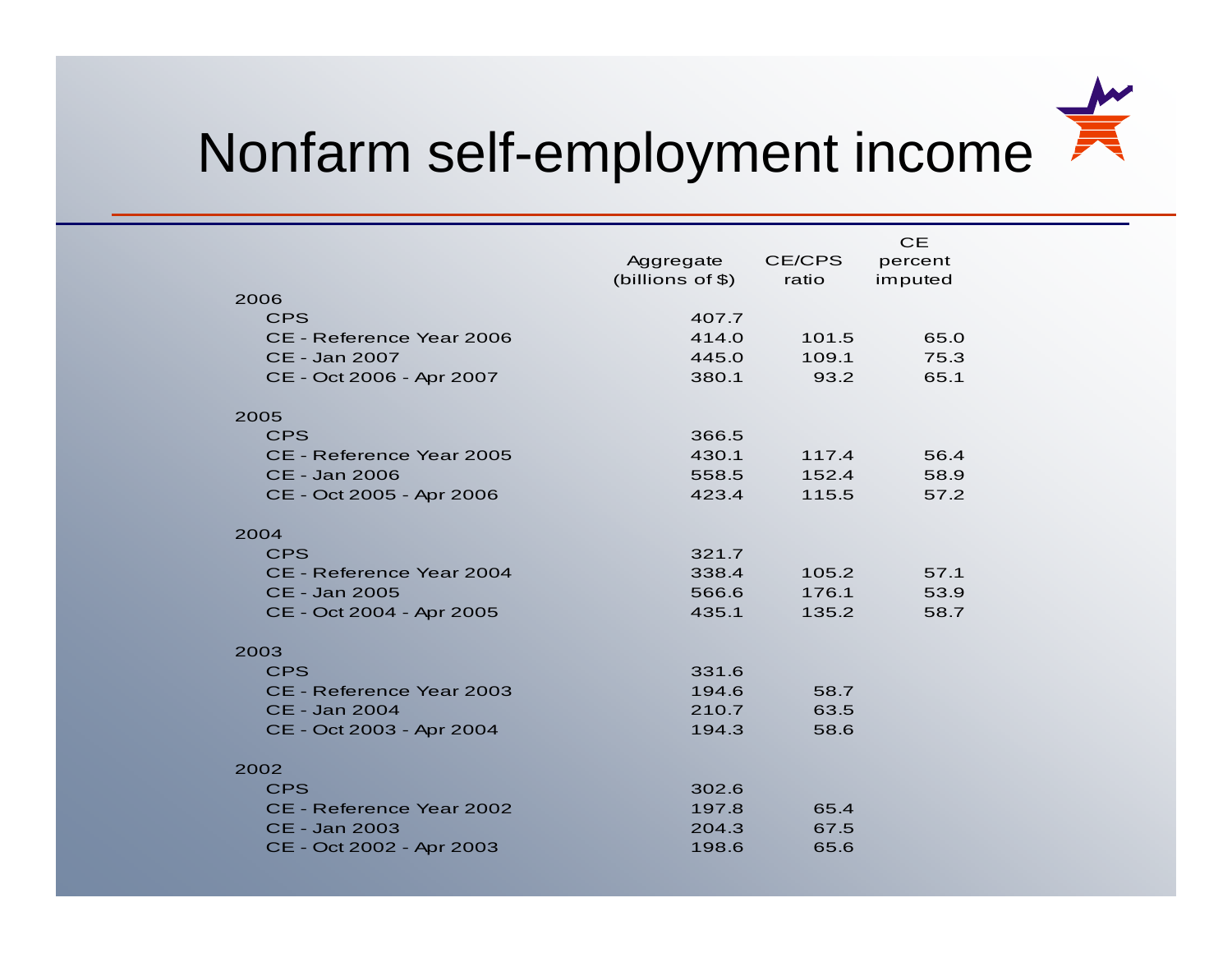# Farm self-employment income

|                          | Aggregate<br>(billions of \$) | CE/CPS<br>ratio | <b>CE</b><br>percent<br>imputed |  |
|--------------------------|-------------------------------|-----------------|---------------------------------|--|
| 2006                     |                               |                 |                                 |  |
| <b>CPS</b>               | 31.7                          |                 |                                 |  |
| CE - Reference Year 2006 | 14.7                          | 46.5            | 65.7                            |  |
| CE - Jan 2007            | 13.1                          | 41.5            | 78.6                            |  |
| CE - Oct 2006 - Apr 2007 | 26.7                          | 84.3            | 34.4                            |  |
| 2005                     |                               |                 |                                 |  |
| <b>CPS</b>               | 37.3                          |                 |                                 |  |
| CE - Reference Year 2005 | 12.5                          | 33.7            | 82.3                            |  |
| CE - Jan 2006            | 20.1                          | 53.9            | 39.9                            |  |
| CE - Oct 2005 - Apr 2006 | 10.6                          | 28.5            | 42.1                            |  |
| 2004                     |                               |                 |                                 |  |
| <b>CPS</b>               | 29.0                          |                 |                                 |  |
| CE - Reference Year 2004 | 22.6                          | 77.8            | 64.1                            |  |
| CE - Jan 2005            | 15.7                          | 54.0            | 51.9                            |  |
| CE - Oct 2004 - Apr 2005 | 11.3                          | 38.9            | 63.3                            |  |
| 2003                     |                               |                 |                                 |  |
| <b>CPS</b>               | 28.0                          |                 |                                 |  |
| CE - Reference Year 2003 | 15.8                          | 56.3            |                                 |  |
| CE - Jan 2004            | 8.2                           | 29.1            |                                 |  |
| CE - Oct 2003 - Apr 2004 | 14.8                          | 53.0            |                                 |  |
| 2002                     |                               |                 |                                 |  |
| <b>CPS</b>               | 20.4                          |                 |                                 |  |
| CE - Reference Year 2002 | 14.9                          | 72.8            |                                 |  |
| CE - Jan 2003            | 4.2                           | 20.3            |                                 |  |
| CE - Oct 2002 - Apr 2003 | 18.5                          | 90.7            |                                 |  |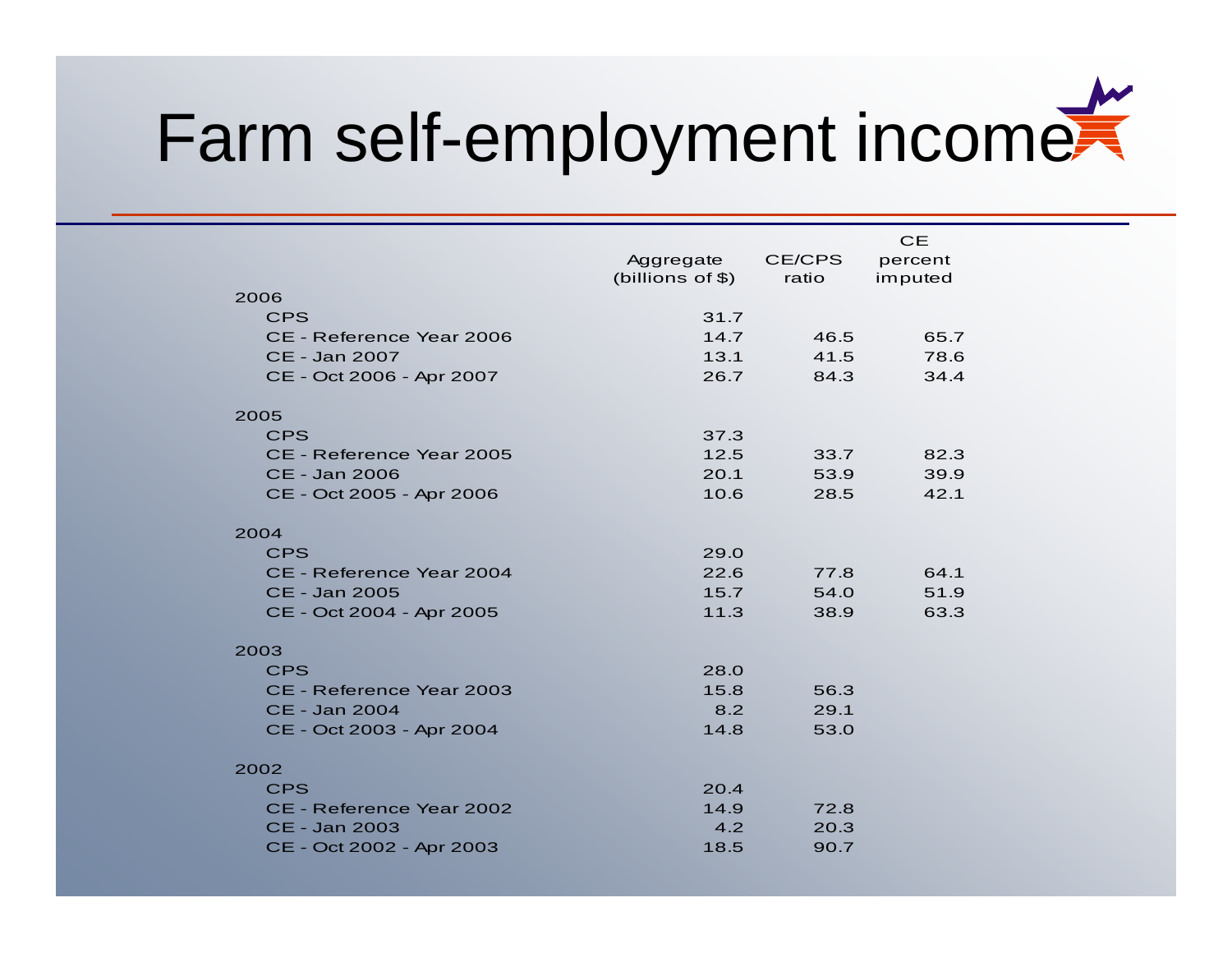# Social Security and Railroad Retirement



|                          |                  |        | <b>CE</b> |
|--------------------------|------------------|--------|-----------|
|                          | Aggregate        | CE/CPS | percent   |
|                          | (billions of \$) | ratio  | imputed   |
| 2006                     |                  |        |           |
| <b>CPS</b>               | 471.5            |        |           |
| CE - Reference Year 2006 | 446.0            | 94.6   | 22.5      |
| CE - Jan 2007            | 409.1            | 86.8   | 24.4      |
| CE - Oct 2006 - Apr 2007 | 452.2            | 95.9   | 22.6      |
| 2005                     |                  |        |           |
| <b>CPS</b>               | 449.2            |        |           |
| CE - Reference Year 2005 | 431.0            | 96.0   | 20.9      |
| CE - Jan 2006            | 441.1            | 98.2   | 20.2      |
| CE - Oct 2005 - Apr 2006 | 441.9            | 98.4   | 23.0      |
| 2004                     |                  |        |           |
| <b>CPS</b>               | 431.8            |        |           |
| CE - Reference Year 2004 | 400.0            | 92.6   | 21.9      |
| CE - Jan 2005            | 431.0            | 99.8   | 18.9      |
| CE - Oct 2004 - Apr 2005 | 411.4            | 95.3   | 19.8      |
| 2003                     |                  |        |           |
| <b>CPS</b>               | 410.1            |        |           |
| CE - Reference Year 2003 | 325.4            | 79.3   |           |
| CE - Jan 2004            | 343.8            | 83.8   |           |
| CE - Oct 2003 - Apr 2004 | 334.7            | 81.6   |           |
| 2002                     |                  |        |           |
| <b>CPS</b>               | 389.8            |        |           |
| CE - Reference Year 2002 | 312.9            | 80.3   |           |
| CE - Jan 2003            | 299.1            | 76.7   |           |
| CE - Oct 2002 - Apr 2003 | 315.9            | 81.0   |           |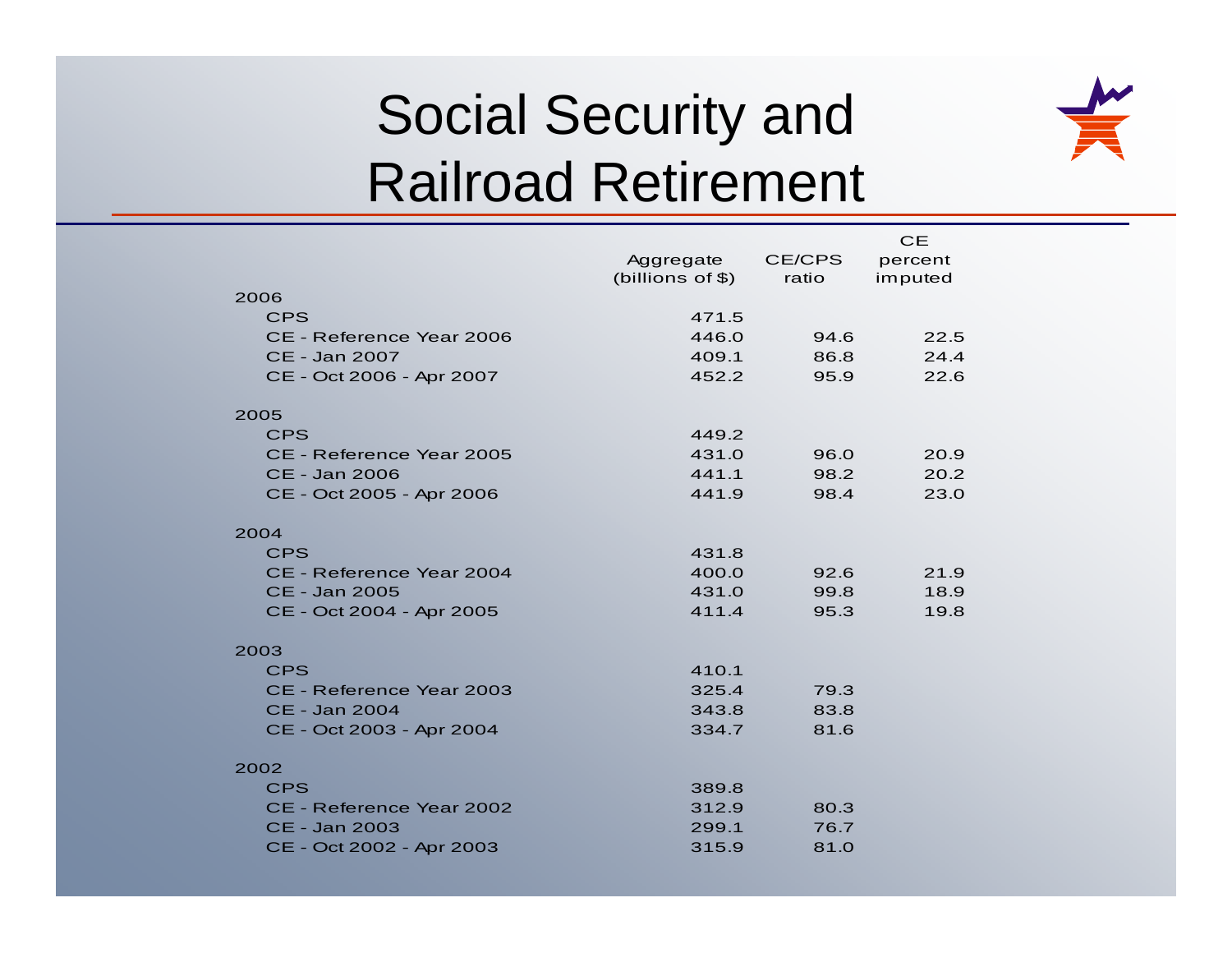

# Pensions and annuities

|                          |                   |              | <b>CE</b> |
|--------------------------|-------------------|--------------|-----------|
|                          | Aggregate         | CE/CPS       | percent   |
|                          | (billions of $$)$ | ratio        | imputed   |
| 2006                     |                   |              |           |
| <b>CPS</b>               | 314.9             |              |           |
| CE - Reference Year 2006 | 283.5             | 90.0         | 22.0      |
| CE - Jan 2007            | 213.6             | 67.8         | 24.7      |
| CE - Oct 2006 - Apr 2007 | 302.6             | 96.1         | 24.6      |
|                          |                   |              |           |
| 2005<br>CPS              | 310.3             |              |           |
| CE - Reference Year 2005 | 290.4             |              | 21.0      |
| CE - Jan 2006            | 268.1             | 93.6<br>86.4 | 16.8      |
| CE - Oct 2005 - Apr 2006 | 291.1             | 93.8         | 22.7      |
|                          |                   |              |           |
| 2004                     |                   |              |           |
| <b>CPS</b>               | 291.9             |              |           |
| CE - Reference Year 2004 | 280.1             | 96.0         | 21.0      |
| CE - Jan 2005            | 300.0             | 102.8        | 14.4      |
| CE - Oct 2004 - Apr 2005 | 316.3             | 108.3        | 19.5      |
|                          |                   |              |           |
| 2003                     |                   |              |           |
| <b>CPS</b>               | 276.3             |              |           |
| CE - Reference Year 2003 | 226.3             | 81.9         |           |
| CE - Jan 2004            | 252.6             | 91.5         |           |
| CE - Oct 2003 - Apr 2004 | 231.8             | 83.9         |           |
|                          |                   |              |           |
| 2002                     |                   |              |           |
| <b>CPS</b>               | 262.5             |              |           |
| CE - Reference Year 2002 | 178.7             | 68.1         |           |
| CE - Jan 2003            | 217.4             | 82.8         |           |
| CE - Oct 2002 - Apr 2003 | 203.4             | 77.5         |           |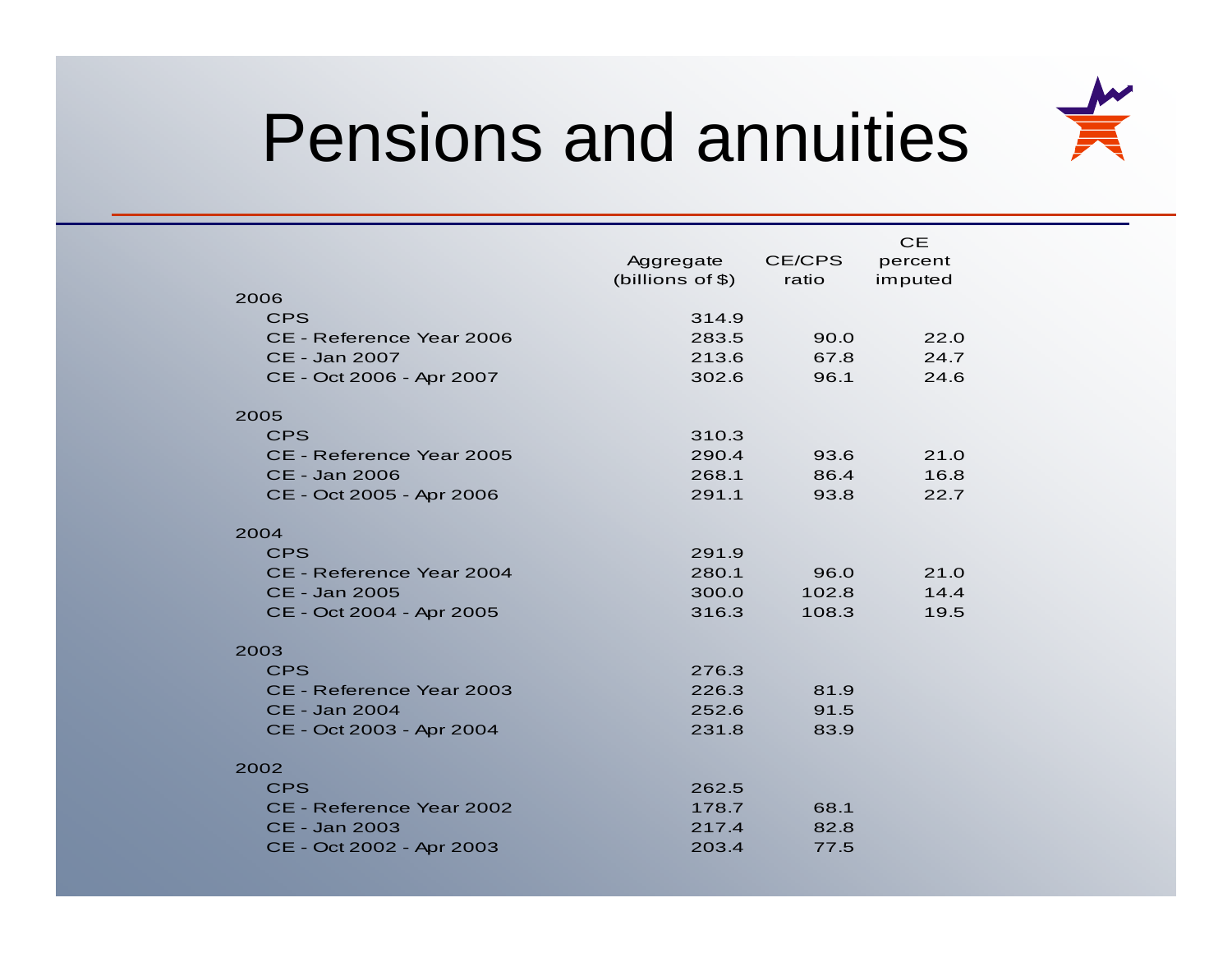# Interest



|                          |                    |        | <b>CE</b> |
|--------------------------|--------------------|--------|-----------|
|                          | Aggregate          | CE/CPS | percent   |
|                          | (billions of $$$ ) | ratio  | imputed   |
| 2006                     |                    |        |           |
| <b>CPS</b>               | 229.2              |        |           |
| CE - Reference Year 2006 | 69.7               | 30.4   | 55.5      |
| CE - Jan 2007            | 66.8               | 29.1   | 59.7      |
| CE - Oct 2006 - Apr 2007 | 85.7               | 37.4   | 52.4      |
| 2005                     |                    |        |           |
| <b>CPS</b>               | 186.9              |        |           |
| CE - Reference Year 2005 | 61.9               | 33.1   | 52.2      |
| CE - Jan 2006            | 37.6               | 20.1   | 66.4      |
| CE - Oct 2005 - Apr 2006 | 61.3               | 32.8   | 57.3      |
| 2004                     |                    |        |           |
| <b>CPS</b>               | 163.2              |        |           |
| CE - Reference Year 2004 | 59.0               | 36.2   | 53.0      |
| CE - Jan 2005            | 59.0               | 36.1   | 34.1      |
| CE - Oct 2004 - Apr 2005 | 49.8               | 30.5   | 50.3      |
| 2003                     |                    |        |           |
| <b>CPS</b>               | 148.3              |        |           |
| CE - Reference Year 2003 | 47.9               | 32.3   |           |
| CE - Jan 2004            | 38.2               | 25.7   |           |
| CE - Oct 2003 - Apr 2004 | 43.4               | 29.2   |           |
| 2002                     |                    |        |           |
| <b>CPS</b>               | 145.4              |        |           |
| CE - Reference Year 2002 | 36.9               | 25.4   |           |
| CE - Jan 2003            | 39.8               | 27.4   |           |
| CE - Oct 2002 - Apr 2003 | 41.7               | 28.7   |           |
|                          |                    |        |           |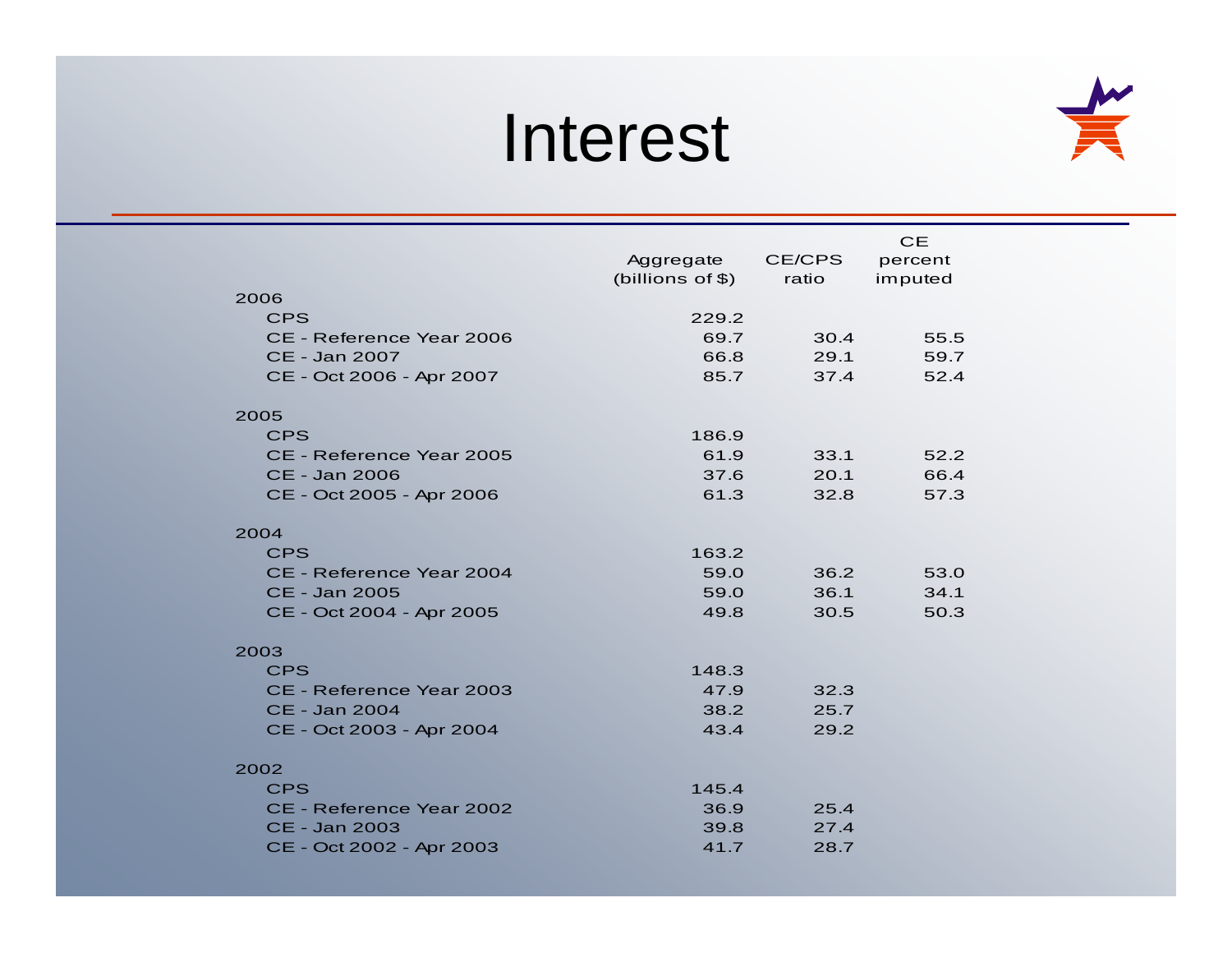

## Dividends, rents, royalties, estates and trusts

|                          |                    |        | CЕ      |
|--------------------------|--------------------|--------|---------|
|                          | Aggregate          | CE/CPS | percent |
|                          | (billions of $$$ ) | ratio  | imputed |
| 2006                     |                    |        |         |
| <b>CPS</b>               | 186.7              |        |         |
| CE - Reference Year 2006 | 106.9              | 57.3   | 33.5    |
| CE - Jan 2007            | 80.1               | 42.9   | 28.4    |
| CE - Oct 2006 - Apr 2007 | 109.5              | 58.6   | 38.3    |
| 2005                     |                    |        |         |
| <b>CPS</b>               | 169.8              |        |         |
| CE - Reference Year 2005 | 99.9               | 58.8   | 36.2    |
| CE - Jan 2006            | 45.1               | 26.6   | 50.5    |
| CE - Oct 2005 - Apr 2006 | 71.9               | 42.3   | 36.4    |
|                          |                    |        |         |
| 2004                     |                    |        |         |
| <b>CPS</b>               | 157.0              |        |         |
| CE - Reference Year 2004 | 85.3               | 54.3   | 37.1    |
| CE - Jan 2005            | 50.6               | 32.2   | 32.1    |
| CE - Oct 2004 - Apr 2005 | 81.0               | 51.6   | 40.0    |
| 2003                     |                    |        |         |
| <b>CPS</b>               | 152.4              |        |         |
| CE - Reference Year 2003 | 60.7               | 39.8   |         |
| CE - Jan 2004            | 63.2               | 41.5   |         |
| CE - Oct 2003 - Apr 2004 | 65.6               | 43.0   |         |
|                          |                    |        |         |
| 2002                     |                    |        |         |
| <b>CPS</b>               | 119.7              |        |         |
| CE - Reference Year 2002 | 50.3               | 42.1   |         |
| CE - Jan 2003            | 48.9               | 40.9   |         |
| CE - Oct 2002 - Apr 2003 | 57.3               | 47.8   |         |
|                          |                    |        |         |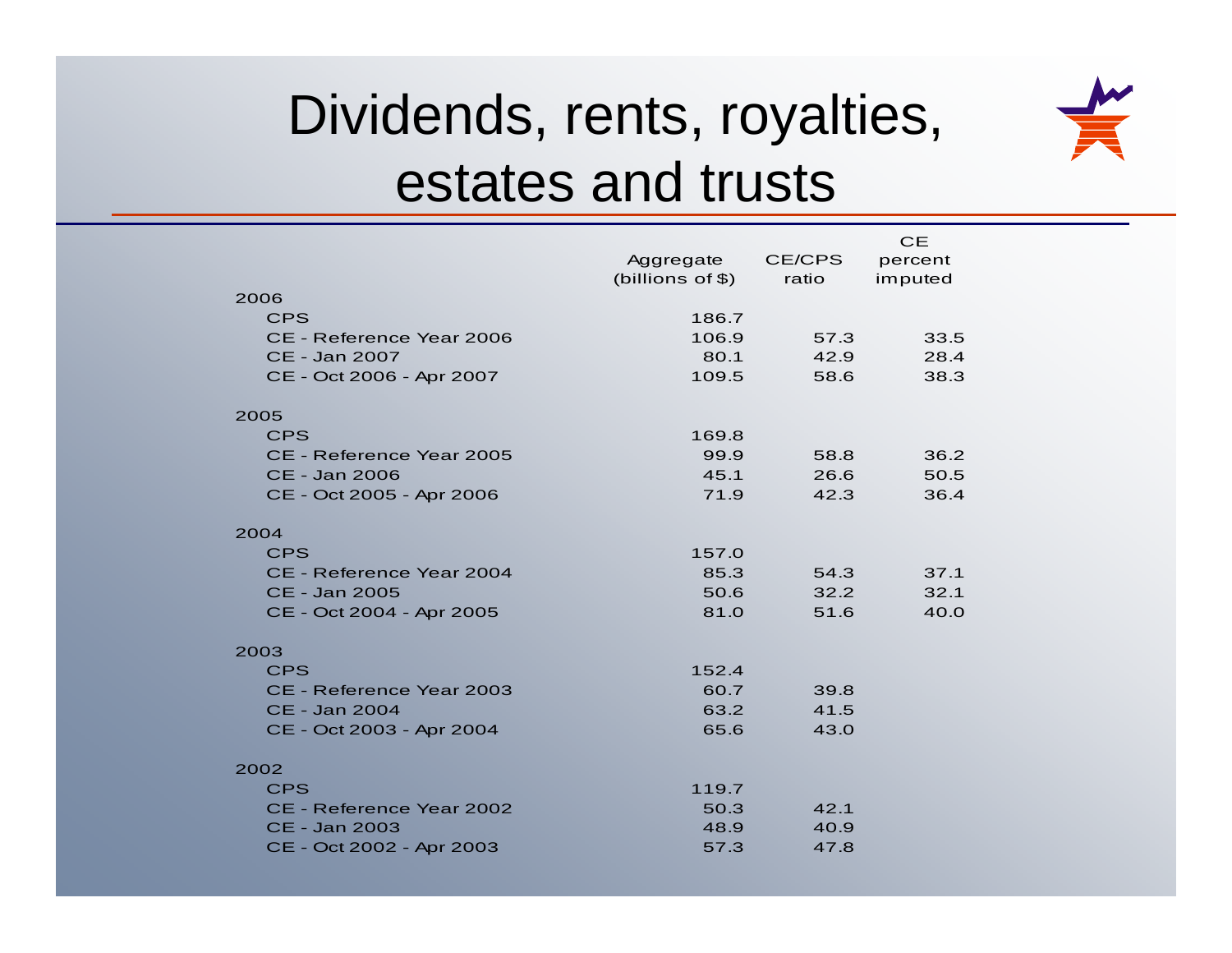# Supplemental Security Income

|                          | Aggregate<br>(billions of $$$ ) | CE/CPS<br>ratio | <b>CE</b><br>percent<br>imputed |  |
|--------------------------|---------------------------------|-----------------|---------------------------------|--|
| 2006                     |                                 |                 |                                 |  |
| <b>CPS</b>               | 31.6                            |                 |                                 |  |
| CE - Reference Year 2006 | 23.6                            | 74.6            | 20.0                            |  |
| CE - Jan 2007            | 26.6                            | 84.1            | 15.4                            |  |
| CE - Oct 2006 - Apr 2007 | 25.9                            | 81.8            | 17.9                            |  |
| 2005                     |                                 |                 |                                 |  |
| <b>CPS</b>               | 31.1                            |                 |                                 |  |
| CE - Reference Year 2005 | 25.0                            | 80.4            | 18.2                            |  |
| CE - Jan 2006            | 25.9                            | 83.3            | 9.5                             |  |
| CE - Oct 2005 - Apr 2006 | 26.4                            | 84.7            | 22.4                            |  |
| 2004                     |                                 |                 |                                 |  |
| <b>CPS</b>               | 30.6                            |                 |                                 |  |
| CE - Reference Year 2004 | 20.8                            | 67.9            | 18.4                            |  |
| <b>CE - Jan 2005</b>     | 13.4                            | 43.8            | 10.3                            |  |
| CE - Oct 2004 - Apr 2005 | 18.9                            | 61.9            | 17.9                            |  |
| 2003                     |                                 |                 |                                 |  |
| <b>CPS</b>               | 28.0                            |                 |                                 |  |
| CE - Reference Year 2003 | 19.1                            | 68.2            |                                 |  |
| CE - Jan 2004            | 14.6                            | 52.0            |                                 |  |
| CE - Oct 2003 - Apr 2004 | 15.5                            | 55.4            |                                 |  |
| 2002                     |                                 |                 |                                 |  |
| <b>CPS</b>               | 25.9                            |                 |                                 |  |
| CE - Reference Year 2002 | 23.3                            | 90.0            |                                 |  |
| <b>CE - Jan 2003</b>     | 19.5                            | 75.2            |                                 |  |
| CE - Oct 2002 - Apr 2003 | 20.8                            | 80.3            |                                 |  |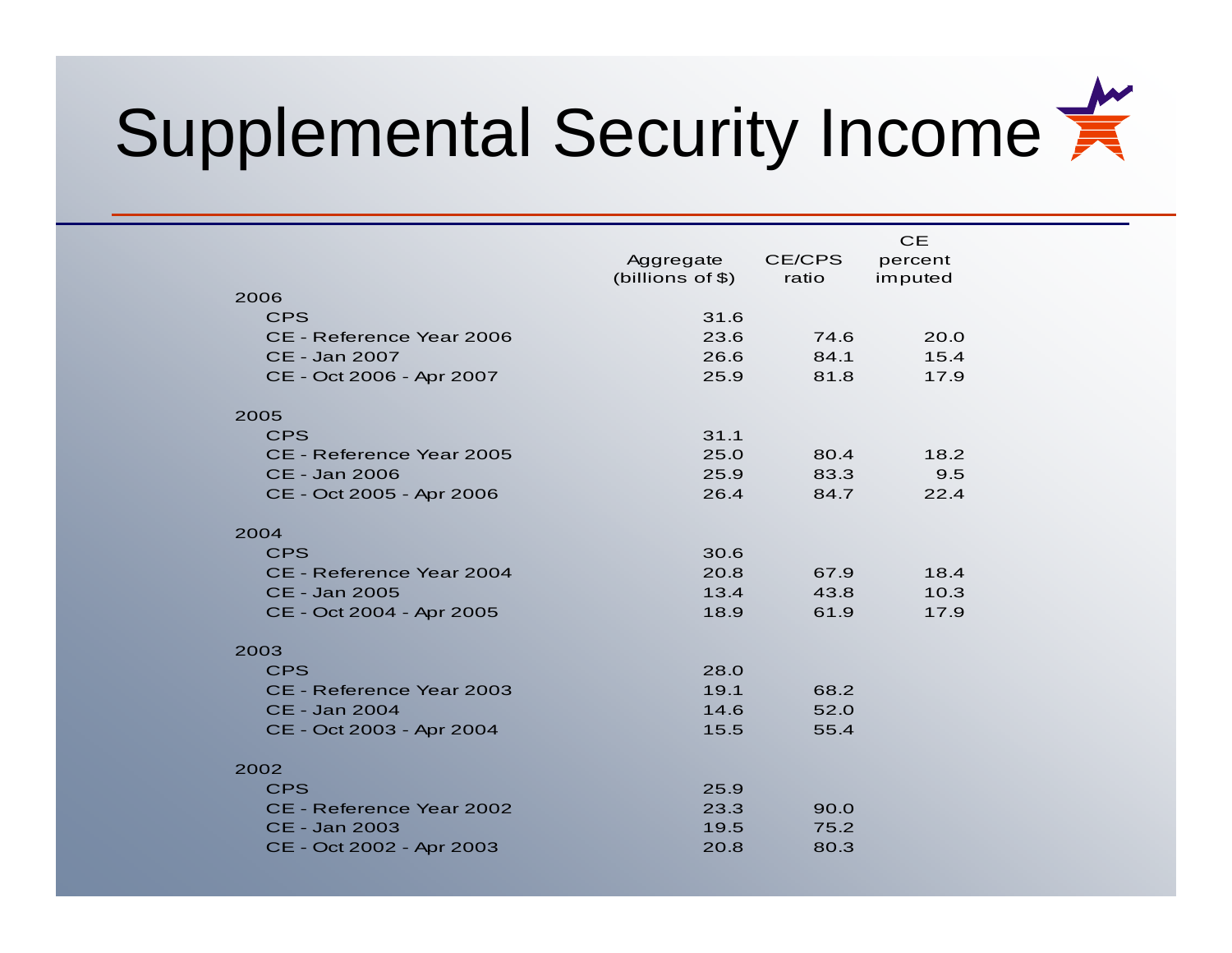# Child support



|                          |                  |        | <b>CE</b> |  |
|--------------------------|------------------|--------|-----------|--|
|                          | Aggregate        | CE/CPS | percent   |  |
| 2006                     | (billions of \$) | ratio  | imputed   |  |
| <b>CPS</b>               | 25.4             |        |           |  |
| CE - Reference Year 2006 | 22.6             | 88.9   | 9.4       |  |
| CE - Jan 2007            | 18.1             | 71.3   | 13.4      |  |
| CE - Oct 2006 - Apr 2007 | 21.3             | 84.0   | 9.4       |  |
|                          |                  |        |           |  |
| 2005                     |                  |        |           |  |
| <b>CPS</b>               | 26.0             |        |           |  |
| CE - Reference Year 2005 | 19.2             | 73.8   | 8.0       |  |
| CE - Jan 2006            | 17.0             | 65.4   | 13.0      |  |
| CE - Oct 2005 - Apr 2006 | 19.6             | 75.4   | 9.6       |  |
| 2004                     |                  |        |           |  |
| <b>CPS</b>               | 27.0             |        |           |  |
| CE - Reference Year 2004 | 19.2             | 71.1   | 13.2      |  |
| CE - Jan 2005            | 21.7             | 80.5   | 12.1      |  |
| CE - Oct 2004 - Apr 2005 | 21.0             | 77.7   | 10.1      |  |
| 2003                     |                  |        |           |  |
| <b>CPS</b>               | 25.1             |        |           |  |
| CE - Reference Year 2003 | 17.1             | 67.9   |           |  |
| CE - Jan 2004            | 21.5             | 85.4   |           |  |
| CE - Oct 2003 - Apr 2004 | 16.9             | 67.4   |           |  |
| 2002                     |                  |        |           |  |
| <b>CPS</b>               | 24.0             |        |           |  |
| CE - Reference Year 2002 | 13.3             | 55.3   |           |  |
| CE - Jan 2003            | 13.3             | 55.3   |           |  |
| CE - Oct 2002 - Apr 2003 | 14.3             | 59.6   |           |  |
|                          |                  |        |           |  |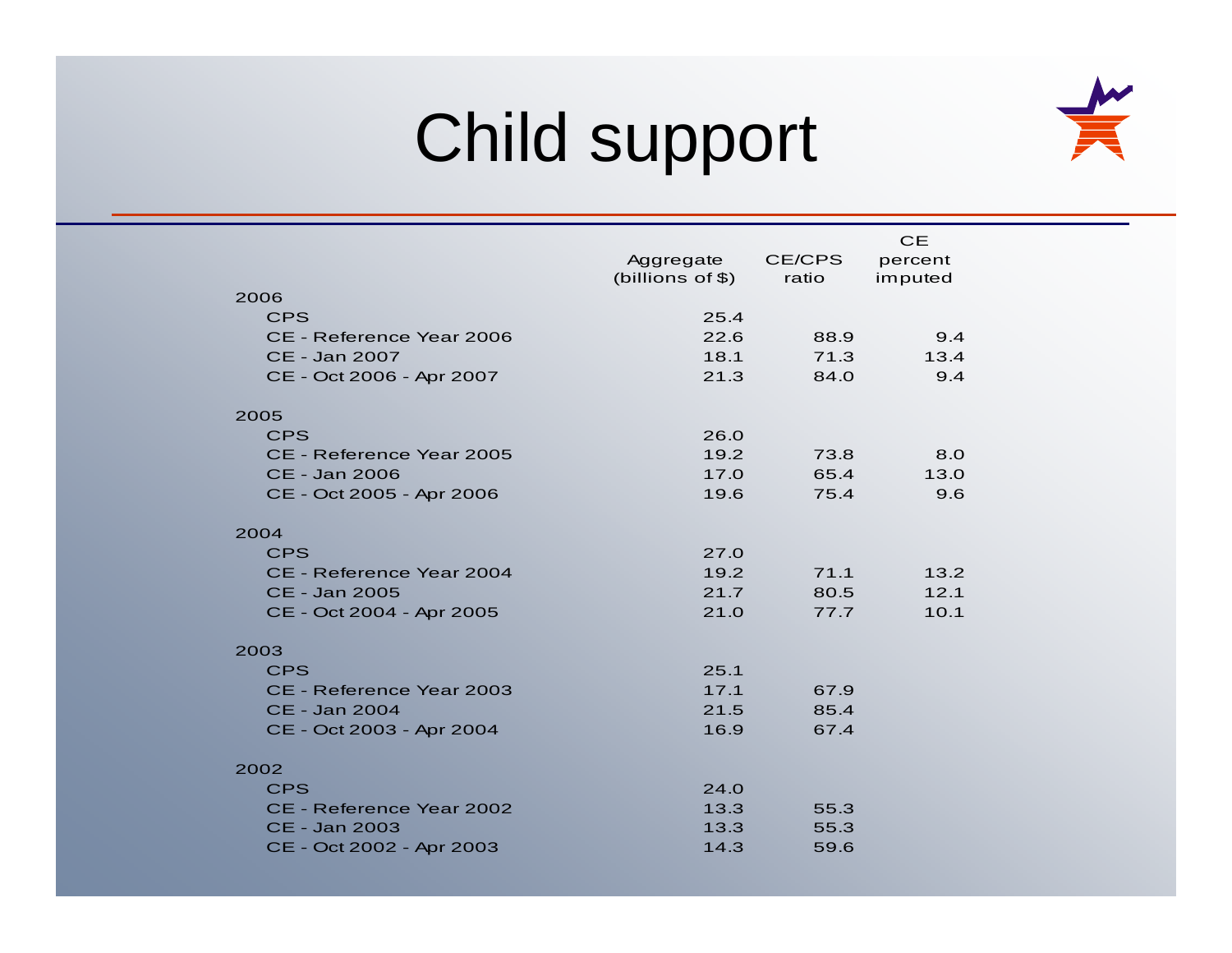# Workers' compensation and veterans' benefits



|                          |                   |        | <b>CE</b> |
|--------------------------|-------------------|--------|-----------|
|                          | Aggregate         | CE/CPS | percent   |
|                          | (billions of $$)$ | ratio  | imputed   |
| 2006                     |                   |        |           |
| <b>CPS</b>               | 41.6              |        |           |
| CE - Reference Year 2006 | 11.8              | 28.4   | 28.6      |
| CE - Jan 2007            | 8.4               | 20.1   | 44.4      |
| CE - Oct 2006 - Apr 2007 | 13.5              | 32.4   | 22.9      |
| 2005                     |                   |        |           |
| <b>CPS</b>               | 43.9              |        |           |
| CE - Reference Year 2005 | 10.8              | 24.5   | 22.2      |
| CE - Jan 2006            | 7.5               | 17.1   | 0.6       |
| CE - Oct 2005 - Apr 2006 | 10.3              | 23.4   | 25.8      |
| 2004                     |                   |        |           |
| <b>CPS</b>               | 39.9              |        |           |
| CE - Reference Year 2004 | 8.9               | 22.4   | 26.5      |
| CE - Jan 2005            | 11.6              | 29.0   | 7.9       |
| CE - Oct 2004 - Apr 2005 | 8.9               | 22.4   | 20.1      |
| 2003                     |                   |        |           |
| <b>CPS</b>               | 36.1              |        |           |
| CE - Reference Year 2003 | 8.0               | 22.2   |           |
| CE - Jan 2004            | 8.1               | 22.5   |           |
| CE - Oct 2003 - Apr 2004 | 9.9               | 27.3   |           |
|                          |                   |        |           |
| 2002                     |                   |        |           |
| <b>CPS</b>               | 36.4              |        |           |
| CE - Reference Year 2002 | 7.7               | 20.4   |           |
| CE - Jan 2003            | 6.5               | 17.2   |           |
| CE - Oct 2002 - Apr 2003 | 7.1               | 18.7   |           |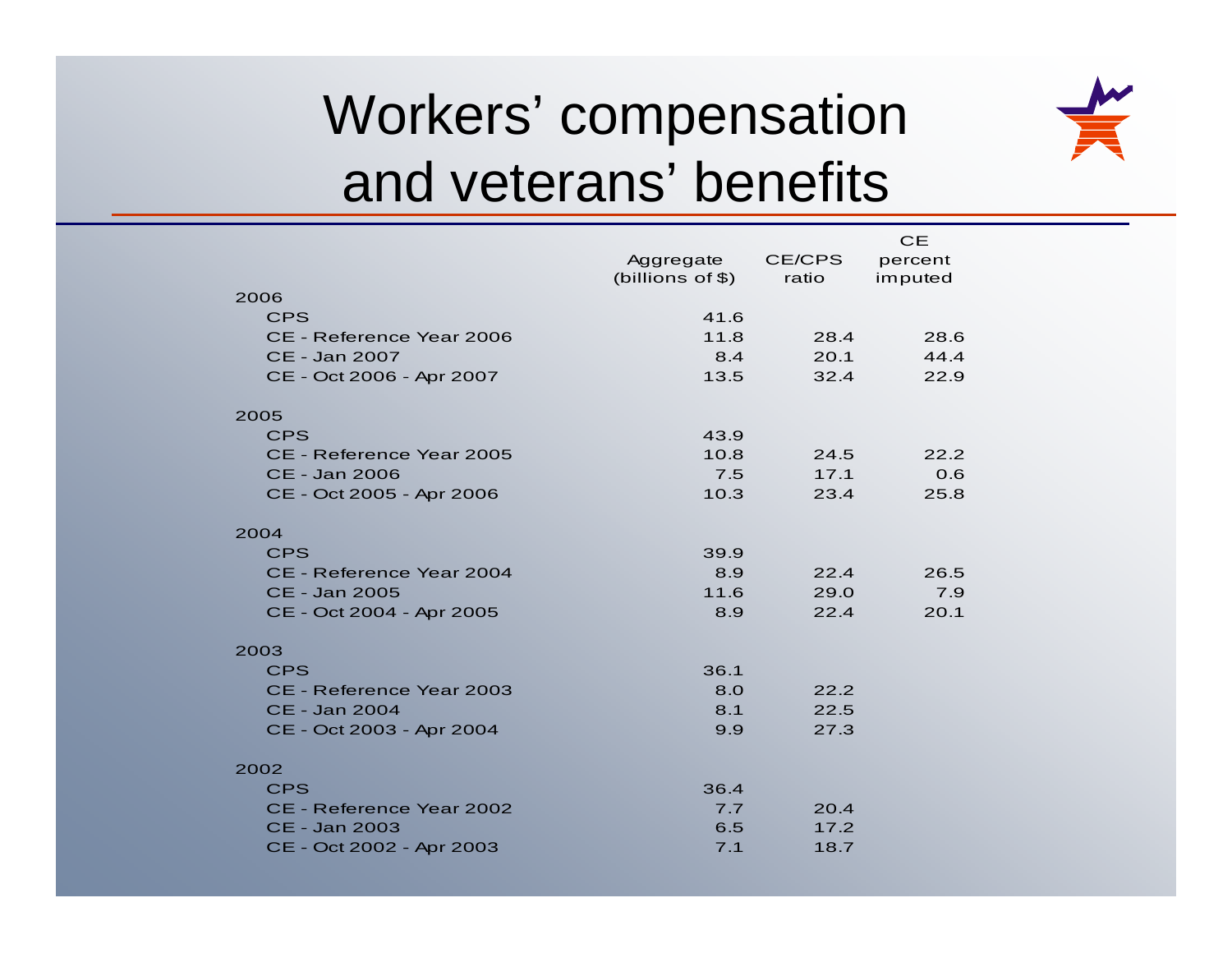# Unemployment compensation

|                          | Aggregate<br>(billions of \$) | CE/CPS<br>ratio | <b>CE</b><br>percent<br>imputed |  |
|--------------------------|-------------------------------|-----------------|---------------------------------|--|
| 2006                     |                               |                 |                                 |  |
| <b>CPS</b>               | 20.7                          |                 |                                 |  |
| CE - Reference Year 2006 | 12.8                          | 61.9            | 25.8                            |  |
| CE - Jan 2007            | 16.0                          | 77.3            | 34.3                            |  |
| CE - Oct 2006 - Apr 2007 | 11.0                          | 53.5            | 25.6                            |  |
| 2005                     |                               |                 |                                 |  |
| <b>CPS</b>               | 22.3                          |                 |                                 |  |
| CE - Reference Year 2005 | 13.1                          | 58.8            | 15.4                            |  |
| CE - Jan 2006            | 9.9                           | 44.4            | 34.3                            |  |
| CE - Oct 2005 - Apr 2006 | 11.6                          | 52.1            | 19.4                            |  |
| 2004                     |                               |                 |                                 |  |
| <b>CPS</b>               | 25.0                          |                 |                                 |  |
| CE - Reference Year 2004 | 18.6                          | 74.3            | 19.3                            |  |
| CE - Jan 2005            | 22.4                          | 89.5            | 40.1                            |  |
| CE - Oct 2004 - Apr 2005 | 16.4                          | 65.4            | 20.5                            |  |
| 2003                     |                               |                 |                                 |  |
| <b>CPS</b>               | 36.9                          |                 |                                 |  |
| CE - Reference Year 2003 | 18.8                          | 51.0            |                                 |  |
| CE - Jan 2004            | 20.6                          | 55.8            |                                 |  |
| CE - Oct 2003 - Apr 2004 | 20.0                          | 54.1            |                                 |  |
| 2002                     |                               |                 |                                 |  |
| <b>CPS</b>               | 37.9                          |                 |                                 |  |
| CE - Reference Year 2002 | 14.7                          | 38.7            |                                 |  |
| CE - Jan 2003            | 13.2                          | 34.8            |                                 |  |
| CE - Oct 2002 - Apr 2003 | 20.1                          | 53.0            |                                 |  |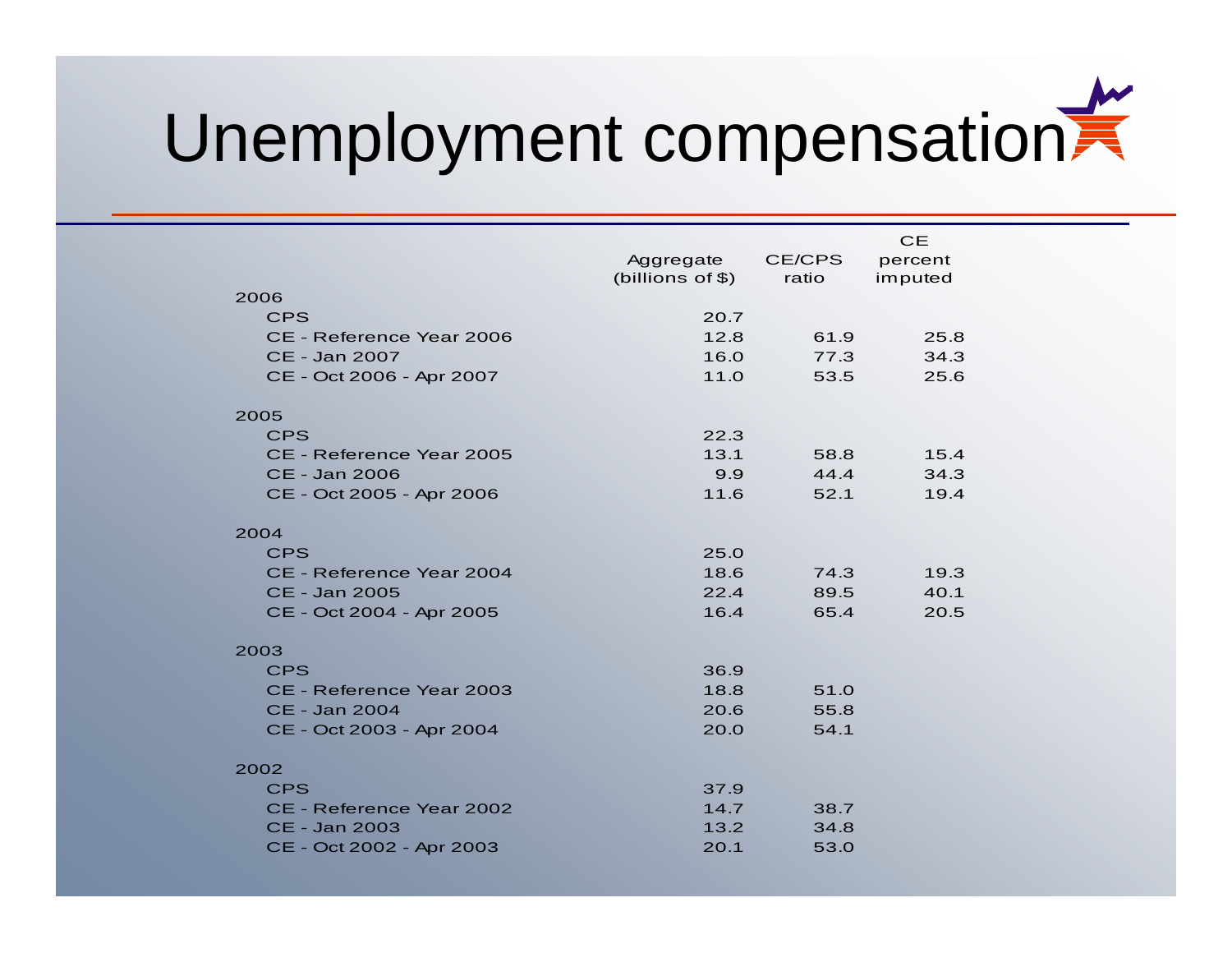

# Public assistance

|                          |                    | <b>CE</b> |         |  |
|--------------------------|--------------------|-----------|---------|--|
|                          | Aggregate          | CE/CPS    | Percent |  |
|                          | (billions of $$$ ) | ratio     | Imputed |  |
| 2006                     |                    |           |         |  |
| <b>CPS</b>               | 5.6                |           |         |  |
| CE - Reference Year 2006 | 5.2                | 92.9      | 21.1    |  |
| CE - Jan 2007            | 4.9                | 87.9      | 43.3    |  |
| CE - Oct 2006 - Apr 2007 | 5.0                | 90.2      | 24.6    |  |
| 2005                     |                    |           |         |  |
| <b>CPS</b>               | 6.6                |           |         |  |
| CE - Reference Year 2005 | 5.2                | 78.7      | 19.6    |  |
| CE - Jan 2006            | 4.9                | 74.8      | 15.9    |  |
| CE - Oct 2005 - Apr 2006 | 5.5                | 83.8      | 18.3    |  |
| 2004                     |                    |           |         |  |
| <b>CPS</b>               | 5.8                |           |         |  |
| CE - Reference Year 2004 | 4.7                | 82.1      | 22.6    |  |
| CE - Jan 2005            | 5.6                | 97.5      | 18.6    |  |
| CE - Oct 2004 - Apr 2005 | 5.0                | 87.4      | 25.3    |  |
|                          |                    |           |         |  |
| 2003                     |                    |           |         |  |
| <b>CPS</b>               | 7.1                |           |         |  |
| CE - Reference Year 2003 | 4.1                | 57.4      |         |  |
| CE - Jan 2004            | 2.6                | 36.9      |         |  |
| CE - Oct 2003 - Apr 2004 | 3.9                | 55.7      |         |  |
| 2002                     |                    |           |         |  |
| <b>CPS</b>               | 6.0                |           |         |  |
| CE - Reference Year 2002 | 4.1                | 67.8      |         |  |
| CE - Jan 2003            | 4.2                | 69.6      |         |  |
| CE - Oct 2002 - Apr 2003 | 4.6                | 76.6      |         |  |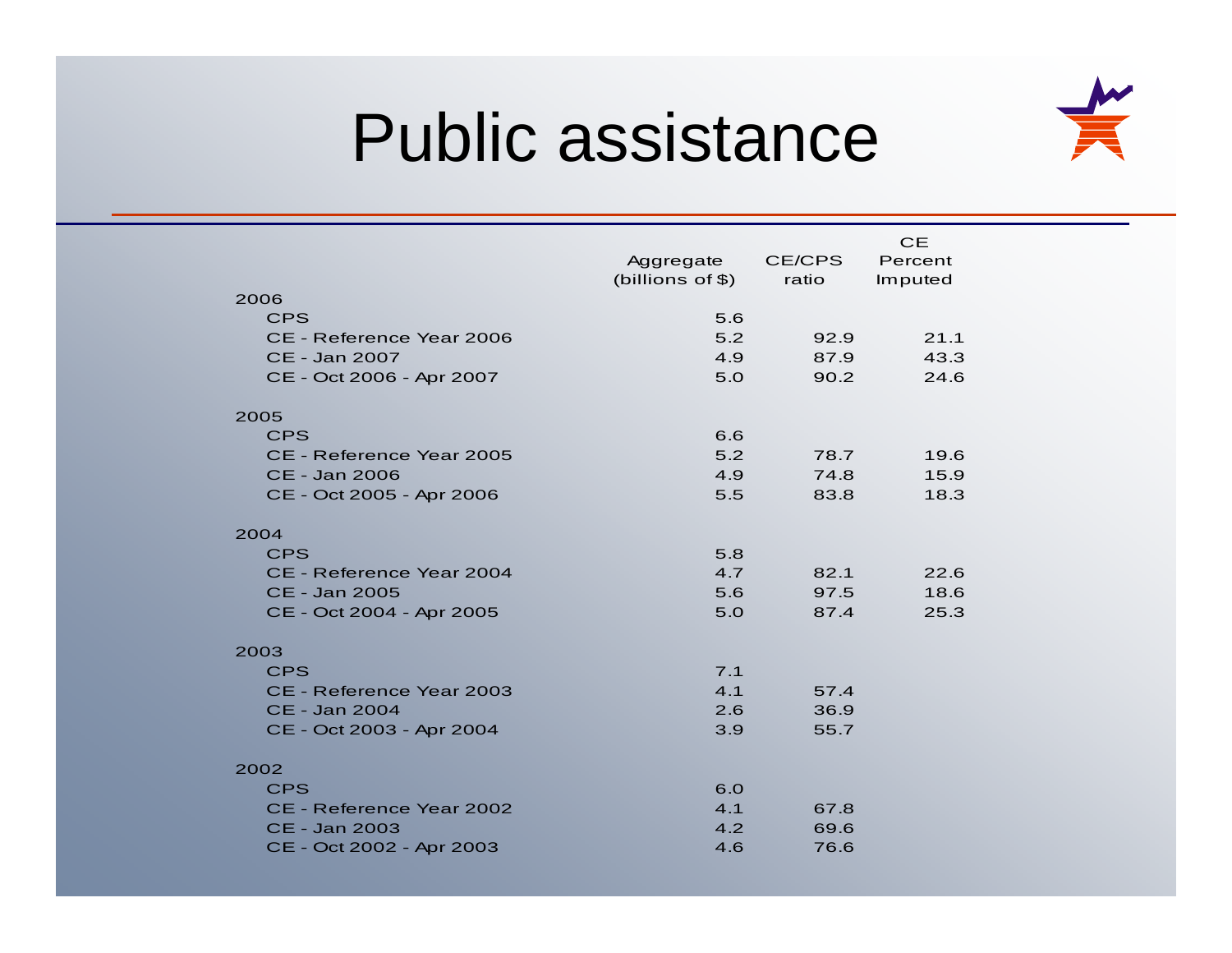### All other income, including accident & temporary insurance, educational assistance, alimony, financial assistance

|                          | Aggregate<br>(billions of \$) | CE/CPS<br>ratio | <b>CE</b><br>percent<br>imputed |
|--------------------------|-------------------------------|-----------------|---------------------------------|
| 2006                     |                               |                 |                                 |
| <b>CPS</b>               | 66.6                          |                 |                                 |
| CE - Reference Year 2006 | 41.4                          | 62.1            | 33.4                            |
| <b>CE - Jan 2007</b>     | 36.6                          | 55.0            | 25.3                            |
| CE - Oct 2006 - Apr 2007 | 38.0                          | 57.0            | 31.1                            |
| 2005                     |                               |                 |                                 |
| <b>CPS</b>               | 72.0                          |                 |                                 |
| CE - Reference Year 2005 | 40.7                          | 56.5            | 26.1                            |
| CE - Jan 2006            | 41.9                          | 58.1            | 40.8                            |
| CE - Oct 2005 - Apr 2006 | 43.9                          | 60.9            | 34.7                            |
| 2004                     |                               |                 |                                 |
| <b>CPS</b>               | 70.2                          |                 |                                 |
| CE - Reference Year 2004 | 43.1                          | 61.4            | 22.7                            |
| <b>CE - Jan 2005</b>     | 72.6                          | 103.5           | 20.0                            |
| CE - Oct 2004 - Apr 2005 | 55.2                          | 78.6            | 22.9                            |
| 2003                     |                               |                 |                                 |
| <b>CPS</b>               | 70.0                          |                 |                                 |
| CE - Reference Year 2003 | 28.0                          | 40.0            |                                 |
| <b>CE - Jan 2004</b>     | 48.5                          | 69.2            |                                 |
| CE - Oct 2003 - Apr 2004 | 32.9                          | 47.0            |                                 |
| 2002                     |                               |                 |                                 |
| <b>CPS</b>               | 66.7                          |                 |                                 |
| CE - Reference Year 2002 | 38.1                          | 57.2            |                                 |
| <b>CE - Jan 2003</b>     | 107.0                         | 160.5           |                                 |
| CE - Oct 2002 - Apr 2003 | 46.3                          | 69.5            |                                 |